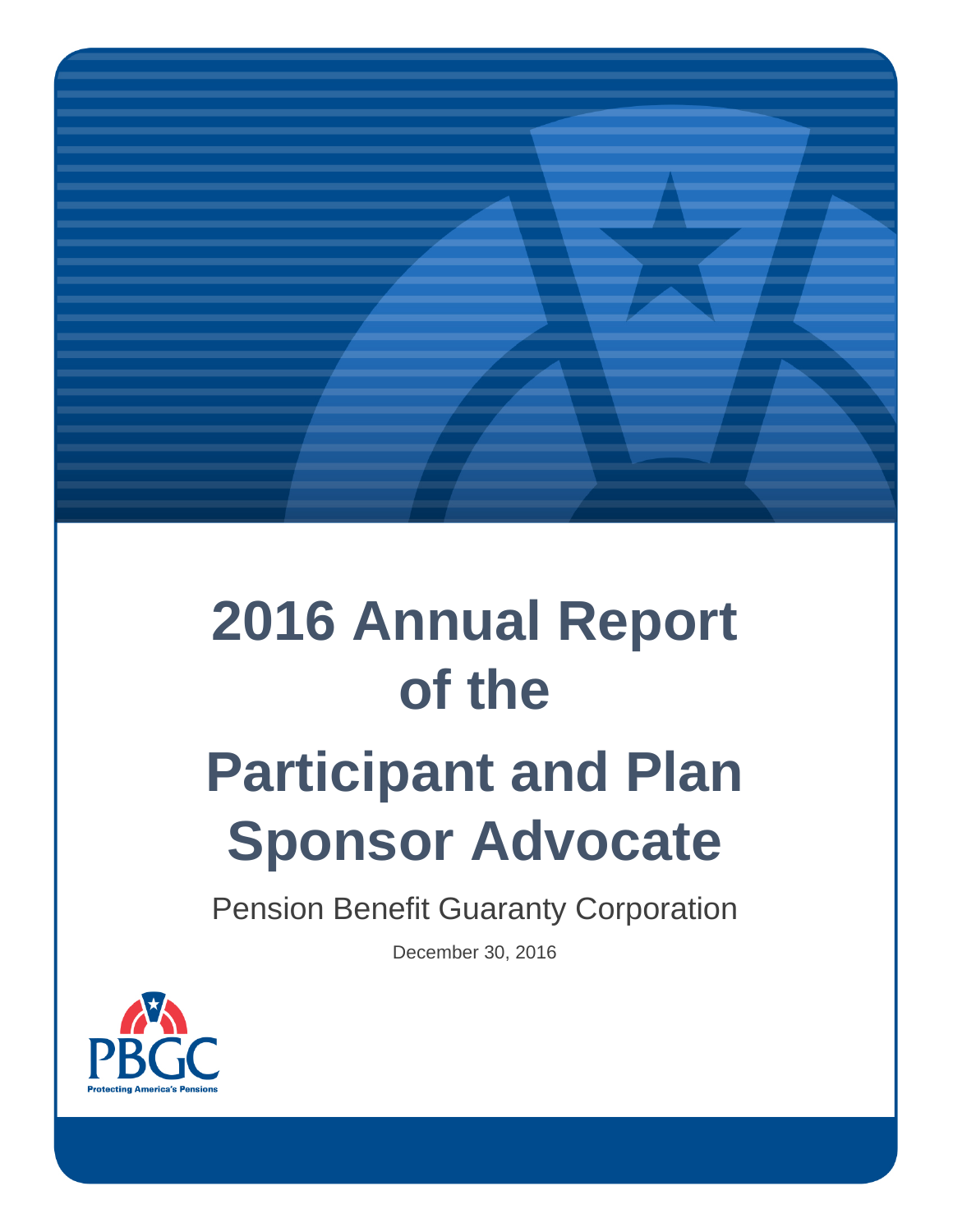# Table of Contents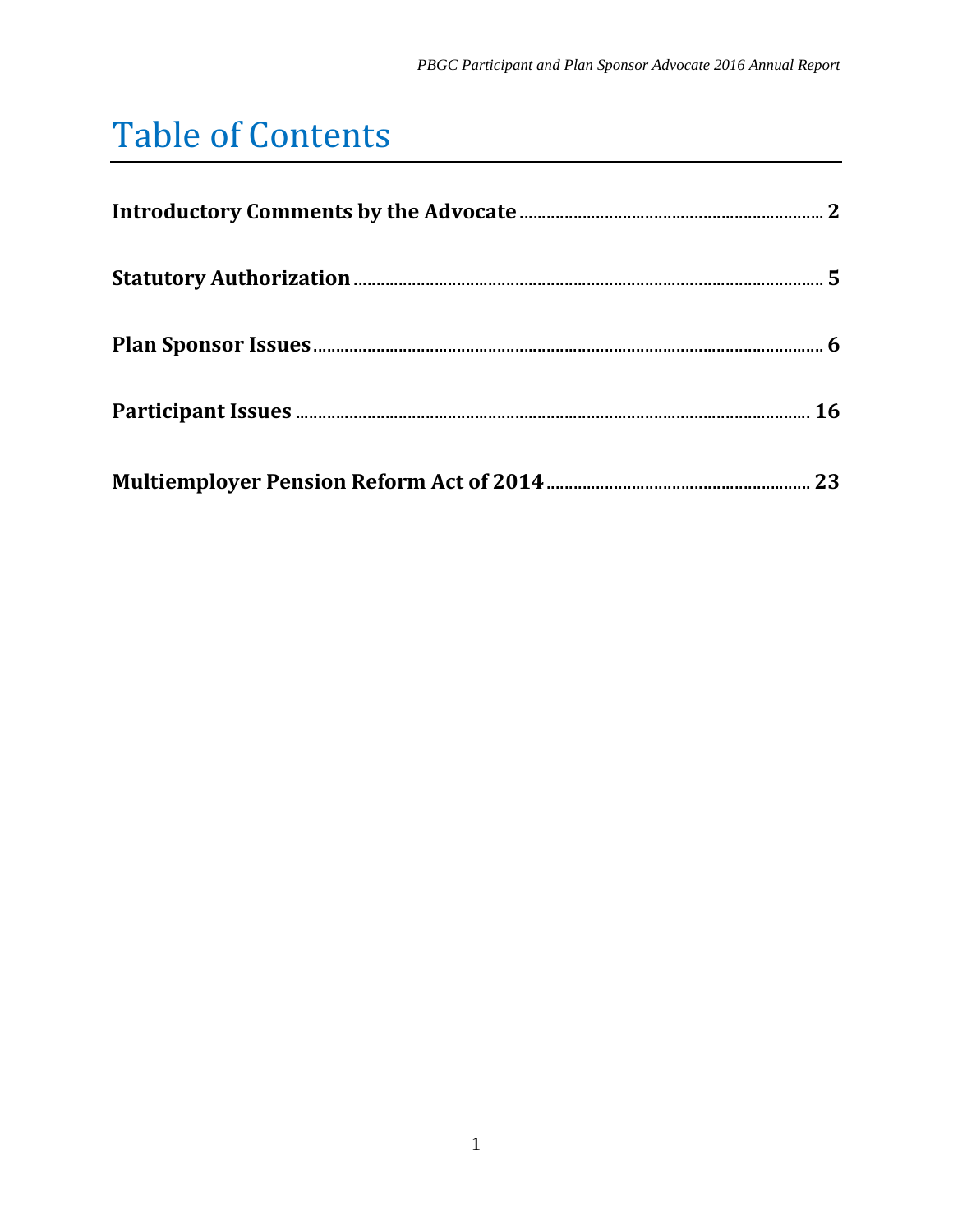

Office of the Participant and Plan Sponsor Advocate

This statutorily required 2016 Annual Report discusses the activities of the Office of the PBGC Participant and Plan Sponsor Advocate, and is submitted to the Health, Education, Labor, and Pensions Committee of the Senate, the Committee on Finance of the Senate, the Committee on Education and the Workforce of the House of Representatives, and the Committee on Ways and Means of the House of Representatives. A copy of this Report is concurrently submitted to the Secretary of Labor, the Director of the Corporation, and other appropriate officials.

The Office of the Advocate continues to receive and respond to requests for assistance from participants in defined benefit pension plans regarding resolution of benefit entitlement issues and plan sponsors concerning their disputes with PBGC. However, whenever speaking to a group or organization, I always preface my remarks with the observation that no one is calling the Advocate because things are going well with their interactions with PBGC. Participants and sponsors who contact me are not representative of the large volume of transactions PBGC staff handles exceptionally well on a routine basis. Nonetheless, these issues come to my attention and are important as they share common themes and represent repeat and often systemic problems that sponsors and participants experience with PBGC. Perhaps more importantly, we must also consider the participants and sponsors that simply "give up" on their claims to benefit entitlements and dispute resolution with PBGC because of the persistent problems that remain unresolved and make it difficult to do business with the agency.

The Office of the Advocate is grateful for the collegial working relationships with the PBGC staff who help us resolve difficult and challenging participant and sponsor issues that often require change in PBGC practice, custom, and historical ways of doing business. Change in practice is perhaps one of the most difficult measures for an organization to achieve, and the participant advocacy groups, sponsors and their trade groups, and the Office of the Advocate welcome the continuation of the good work with PBGC staff and the PBGC Director in the New Year.

As you read about the activities of the Office of the Advocate in this Report that include various case studies and attendant recommendations, you will observe notable themes emerge in the challenges participants and plan sponsors encounter with PBGC such as:

- Interactions with PBGC are adversarial and defensive, rather than collaborative and businesslike, in working toward a mutually agreeable resolution;
- There is a lack of transparency in working with PBGC to understand the corporation's assumptions, resulting in costly and time-consuming interactions with the agency which can go on for months and even years;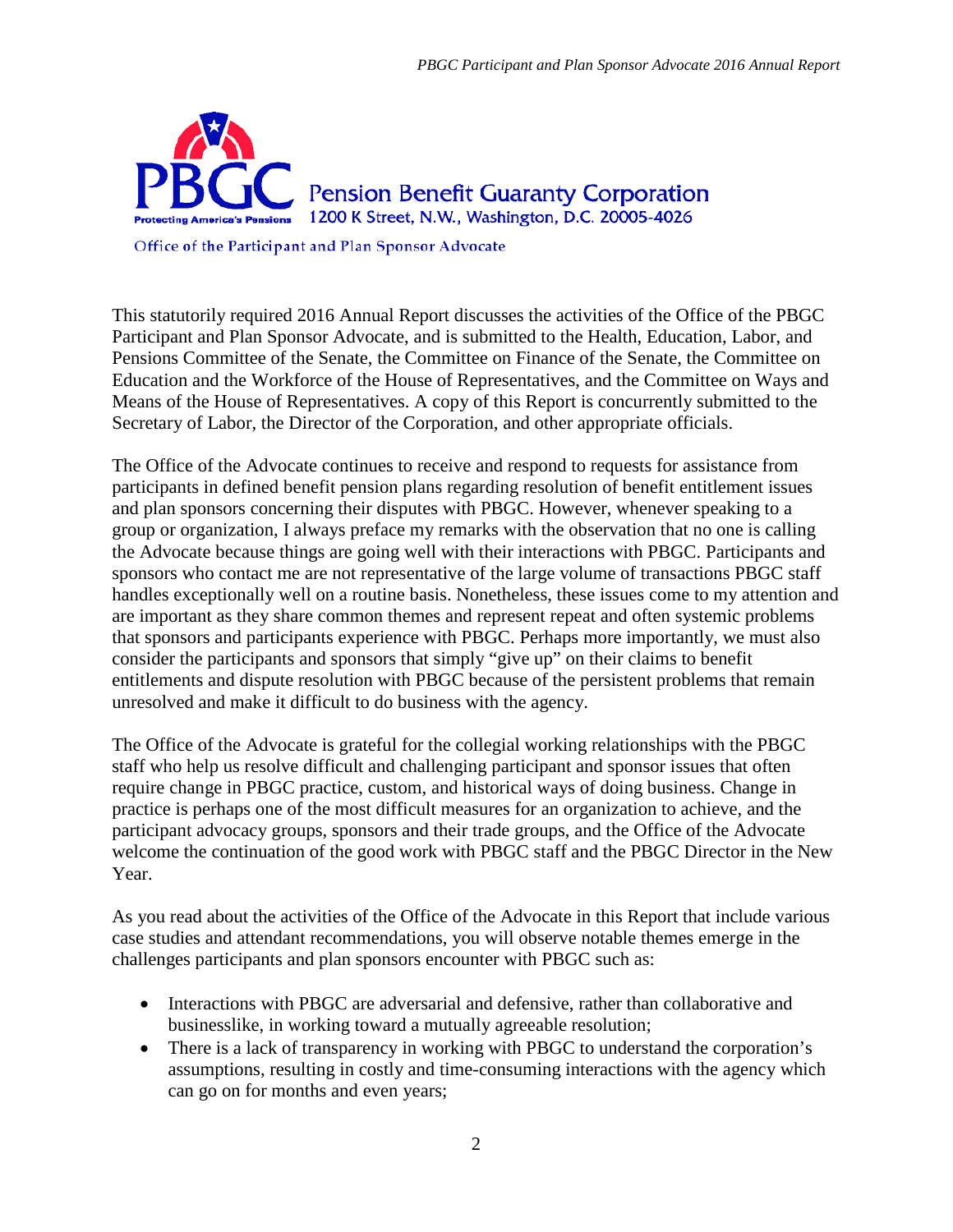- PBGC is unwilling to exercise judgment and discretion with participant claims and sponsor penalties, relying almost exclusively on automatic and mechanical-like approaches; and
- PBGC demands documentation, costly analysis, and historical records that businesses, governmental entities, or participants rarely, if ever, retain.

The issues faced by participants and plan sponsors who come to the Advocate for help raise the need for changes in administrative practices adopted by PBGC that may have served the corporation well in its early years, but now need a fresh look. Given the dwindling number of viable defined benefit plan sponsors and the growing number of participants in trusteed plans, adjustments to PBGC's historical practices may actually facilitate the continuation and maintenance of the voluntary defined benefit system.

The Advocate's 2016 Report also notes improvements, particularly on the participant front, that demonstrate a more reasonable, practical, and cost-effective approach in addressing issues regarding benefit claims. However, I have observed a substantive disconnect between two different departments within PBGC that confer benefits, and in how the departments exercise judgment and discretion regarding benefit entitlement claims, which is of concern to the participant advocacy community and the Office of the Advocate.

PBGC received extremely positive comments from both the participant and plan sponsor communities regarding the release of its proposed Missing Participants Regulation which will facilitate reuniting missing participants with their benefits in pension and defined contribution plans. One smaller, but no less important initiative, is a project between the Employee Benefits Security Administration (EBSA) Chicago Regional Office and PBGC, where the benefits analysts in the Chicago Regional Office actively work with the PBGC missing participants database to help reunite participants with their missing benefits.

PBGC also updated its premium penalty rule, providing extraordinary relief for premium payers by reducing penalty rates for all plans and waiving most of the penalty for plans that meet a standard for good compliance. This rule is an effort by PBGC to reduce the regulatory costs and make it easier for plan sponsors to maintain traditional defined benefit plans.

There are a number of repeat issues and recommendations discussed in this Report that also appear in previous reports by the Advocate, dating back to the Advocate's Inaugural Report in 2014. Positive change will require much more active engagement by management, including asking challenging questions and probing for alternative ways to resolve the enduring disputes sponsors and participants have with the agency. This is where I hope PBGC can grow. If PBGC can listen more and act in partnership with plan sponsors and participants, then many of the substantive issues raised here would be resolved in a way that promotes a healthy private pension system and a financially sound PBGC.

Year-end always presents a time to reflect on the activities of the past year as we all anticipate the promise that comes with the New Year, and to thank those who have been so supportive in helping us assist participants with their benefit entitlement claims and plan sponsors to fulfill their obligations to their defined benefit plans.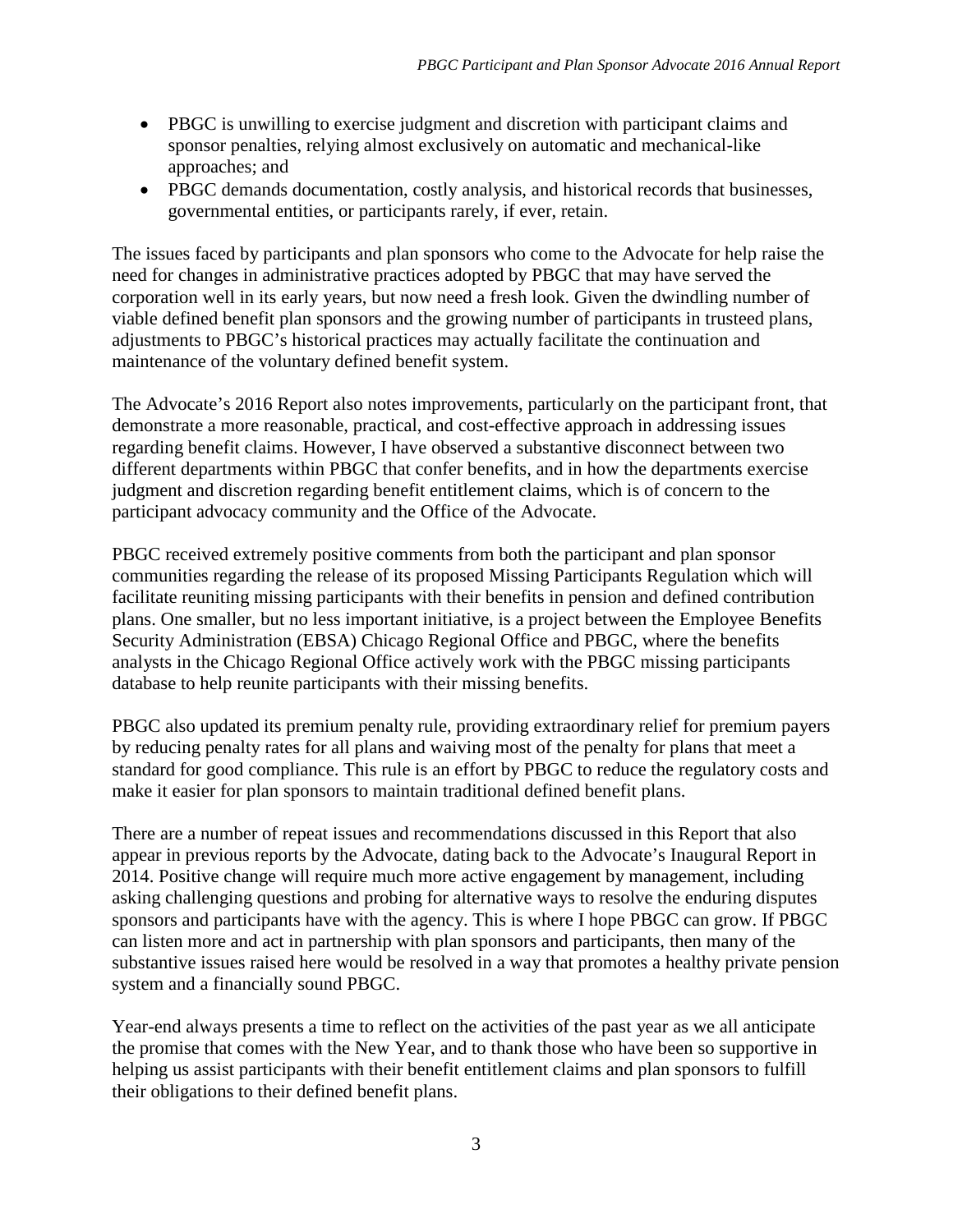To that end, the small Advocate staff of two moved to a new suite on the second floor at PBGC, and we now really do have an "Office of the Advocate." The development of the Office of the Advocate would not have been possible without the support of the congressional committees of jurisdiction and their hardworking, dedicated staff, the PBGC Board, the Board agencies and their staff, particularly the dedication of Assistant Secretary Borzi and her staff, and that of the PBGC Director.

Respectfully, I submit for your consideration the 2016 PBGC Participant and Plan Sponsor Advocate Annual Report in accordance with my reporting duties under ERISA section 4004.

Sincerely,

Constance A. Donovan

Constance A. Donovan PBGC Participant and Plan Sponsor Advocate December 30, 2016

cc: Camille M. Castro, Esq. Associate PBGC Participant and Plan Sponsor Advocate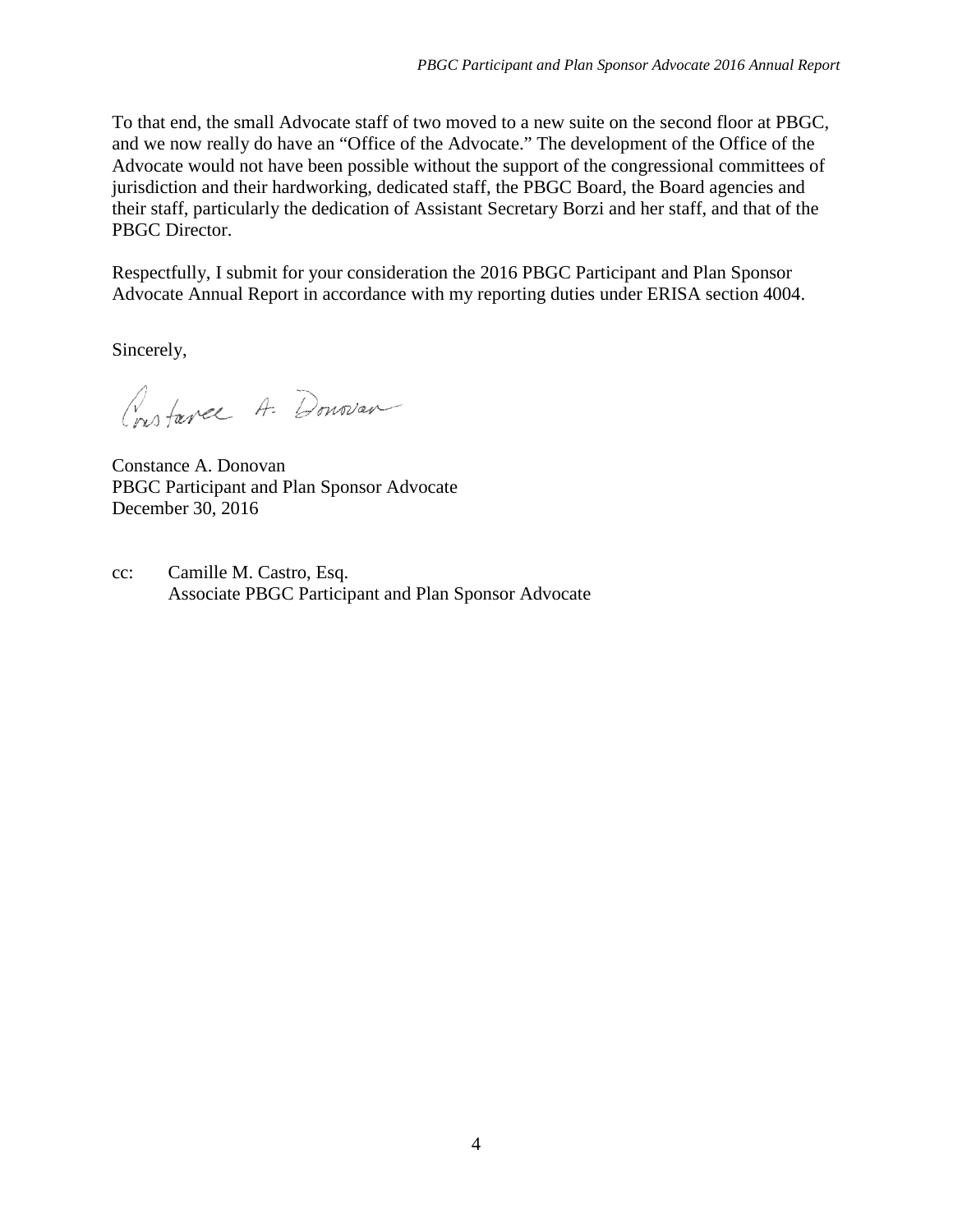# **Statutory Authorization**[1](#page-5-0)

#### **DUTIES**

The Participant and Plan Sponsor Advocate shall—

(1) Act as a liaison between the corporation, sponsors of defined benefit pension plans insured by the corporation, and participants in pension plans trusteed by the corporation; (2) Advocate for the full attainment of the rights of participants in plans trusteed by the corporation;

(3) Assist pension plan sponsors and participants in resolving disputes with the corporation; (4) Identify areas in which participants and plan sponsors have persistent problems in dealings with the corporation;

(5) To the extent possible, propose changes in the administrative practices of the corporation to mitigate problems;

(6) Identify potential legislative changes which may be appropriate to mitigate problems; and (7) Refer instances of fraud, waste, and abuse, and violations of law to the Office of the Inspector General of the corporation.

#### **ANNUAL REPORT**

(1) In general—Not later than December 31 of each calendar year, the Participant and Plan Sponsor Advocate shall report to the Health, Education, Labor, and Pensions Committee of the Senate, the Committee on Finance of the Senate, the Committee on Education and the Workforce of the House of Representatives, and the Committee on Ways and Means of the House of Representatives on the activities of the Office of the Participant and Plan Sponsor Advocate during the fiscal year ending during such calendar year.

(2) Content—Each report submitted under paragraph (1) shall--

(a) Summarize the assistance requests received from participants and plan sponsors and describe the activities, and evaluate the effectiveness, of the Participant and Plan Sponsor Advocate during the preceding year;

(b) Identify significant problems the Participant and Plan Sponsor Advocate has identified;

(c) Include specific legislative and regulatory changes to address the problems; and

(d) Identify any actions taken to correct problems identified in any previous report.

<span id="page-5-0"></span><sup>1</sup> *See* ERISA § 4004 (29 U.S.C. § 1304).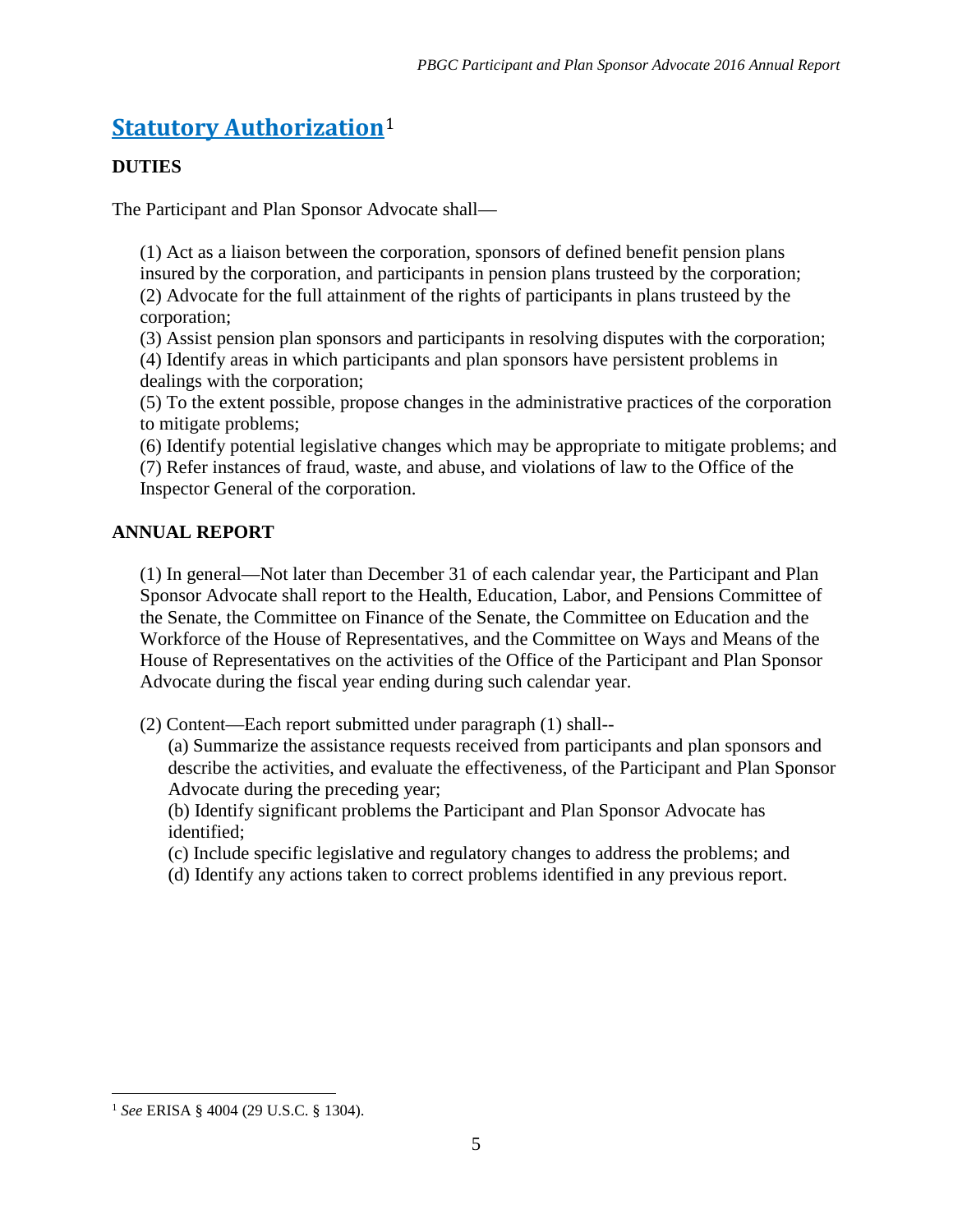# **PLAN SPONSOR ISSUES**

Plan sponsors and their advisors contact the Office of the Advocate seeking assistance on a wide variety of issues involving disputes with the corporation. Many sponsors request assistance from the Office of the Advocate on a pending matter at PBGC when negotiations have stalled. Overall, these requests for assistance generally involve a sponsor struggling for some period of time to reach resolution with PBGC.

Sponsor cases brought to my attention suffer from the same issues reported in prior Advocate Annual Reports. Notably, the Office of the Advocate hears about adversarial dealings with PBGC resulting from the way the corporation conducts business with the sponsor community. Sponsors observe that there is a lack of transparency in dealing with the corporation that relates to an apparent unwillingness by PBGC to share its assumptions or concerns about a transaction the sponsor is about to undertake, and how that transaction might affect the pension plan. The Office of the Advocate often finds considerable misunderstanding exists between the sponsor and PBGC, and that without a mutual exchange back and forth on the issues about the transaction and its potential threat to the pension plan, the sponsor's expenses associated with legal and other consultant fees becomes cost-prohibitive.

More importantly, this lack of PBGC transparency contributes to significant delays in resolving the sponsor's issues before the agency and constrains the sponsor from proceeding with a transaction which may actually strengthen the company and secure jobs and the future of the pension plan. This remains an enduring difficulty for the sponsor community regarding their encounters with PBGC that they characterize as un-businesslike and costly, and may even be detrimental to participants and beneficiaries in plans insured by the corporation, since the constant haggling with plan sponsors and their advisors comes at a tremendous cost to business.

Before providing case studies illustrating the above observations, I want to mention two optimistic points. First, as set forth at the end of this section, there have been positive steps taken by PBGC to address plan sponsor concerns, including premium penalty relief. These are excellent improvements in the right direction, both substantively and in terms of the message sent by PBGC to plan sponsors.

Second, I have always had great respect for the abilities and dedication of the PBGC team. They are smart and hardworking people who care deeply about their jobs and the work they do for the agency. In this context, it is even more puzzling to me that they do not show their potential for collaboration to plan sponsors who actually come to them to ensure that the structure of a transaction properly takes into account any PBGC concerns.

To that end, sponsor advisors have observed to me that if PBGC does not change its approach by acting in a collaborative and transparent manner with the plan sponsor to work toward an efficient and timely resolution, then, depending on the facts of the case, the advisor may recommend the employer bypass PBGC and proceed to bankruptcy. Without a dialogue between the sponsor and PBGC, bankruptcy becomes attractive as the most cost-effective way to ensure its business as a going-concern and avoid devoting a large portion of its resources to running a pension plan.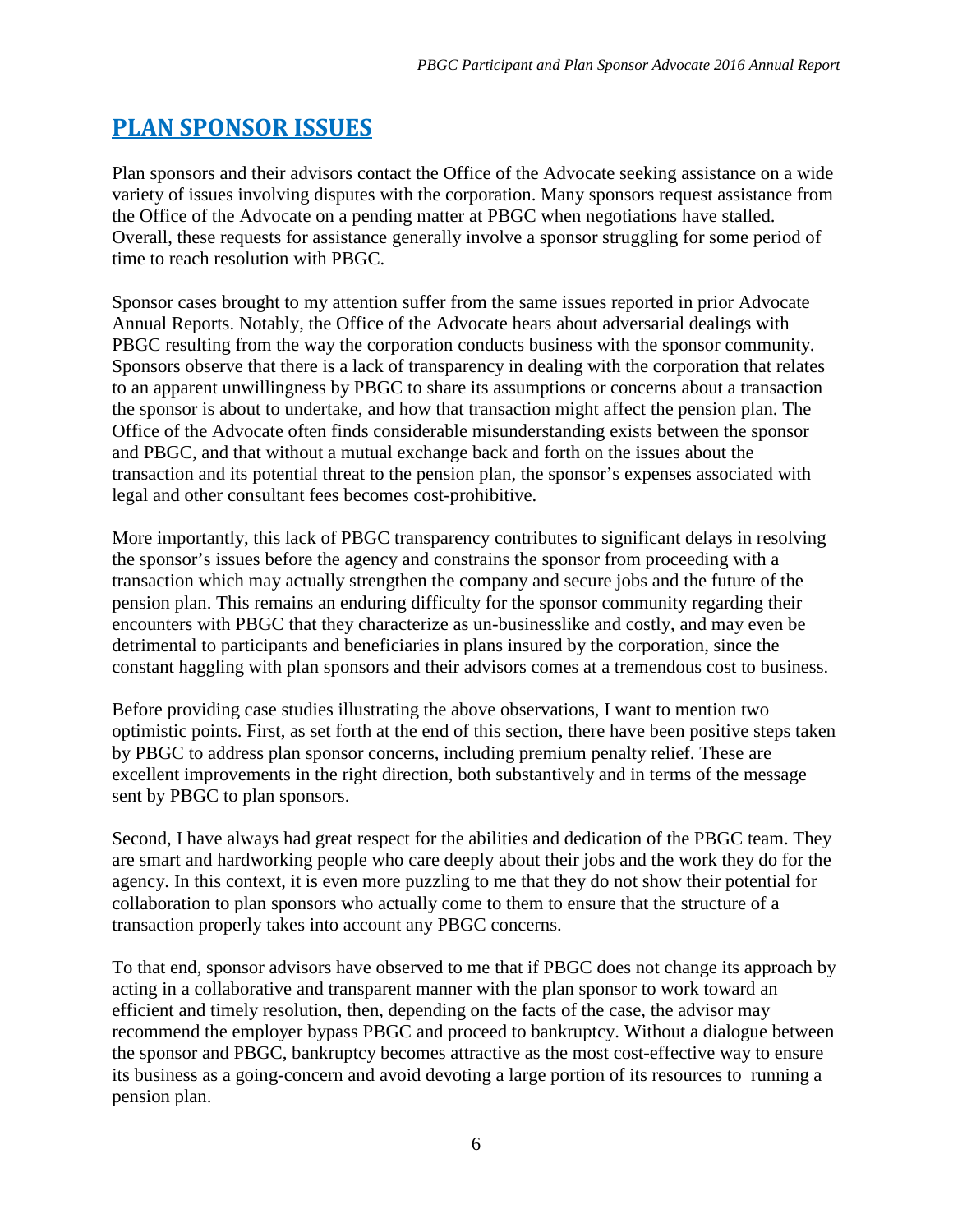Therefore, I would like to explore means of bringing together plan sponsors with the senior leadership at PBGC to highlight the problems I hear about on a constant basis. One idea could be an annual or quarterly roundtable forum, with participation by such plan sponsors (or their advisors), the Board Agency Representatives, and senior officials at PBGC. I will be discussing this possibility with the Board and the PBGC Director, along with other ideas to bring the corporation closer to its premium paying customers, the plan sponsors. Since there is often movement toward resolution once PBGC leadership is engaged in a particular sponsor dispute, I am optimistic that such a roundtable forum can further strengthen working relations between sponsors and PBGC to resolve disputes in a more timely and effective manner.

#### *CASE STUDY: Adversarial Approach and Long Delays by PBGC Result in No Money into the Plan and Call into Question the Use of the Early Warning Program*

A sponsor targeted by PBGC for almost five years reached out to the Advocate for assistance in resolving a dispute with the agency related to a  $4062(e)$  $4062(e)$  $4062(e)$  issue<sup>2</sup> that had been open for those five years and concerns about PBGC's actions triggered by the Early Warning Program due to planned business activities.<sup>[3](#page-7-1)</sup>

The company had a defined benefit plan that met the funding requirements, and the sponsor was willing to resolve the open 4062(e) issues (which the company believed the recent legislative changes had already eliminated). The company also wanted to settle any concerns PBGC might have about the planned business activities and resolve what PBGC considered a potential future 4062(e) event. However, according to the company, PBGC refused to engage, made financially unreasonable demands, and allowed calls by the CEO of the company to PBGC to remain unanswered.

While PBGC did meet with the sponsor for what the sponsor understood to be a settlement meeting of the issues, PBGC declared at the outset of the meeting that it was only "in listening mode." PBGC did not ask substantive questions to broaden its knowledge about the transaction, and after numerous additional meetings and calls with

<span id="page-7-1"></span><span id="page-7-0"></span><sup>&</sup>lt;sup>2</sup> Until late 2014, ERISA section 4062(e) required the employer to provide security to PBGC when it ceased "operations" at a facility, and as a result of ceasing operations, more than 20 percent of the total number of employees who were participants in the defined benefit plan were separated from their employment. A company could satisfy a 4062(e) liability by placing the liability amount owed in escrow, or PBGC could require a bond for up to 150 percent of the liability. If the plan did not terminate within five years of the cessation of operations event, then the money held in escrow was returned to the company without interest or the bond was cancelled. However, PBGC's practice was not to take security in the form of a bond or escrow, but rather to negotiate with employers to accelerate funding of the pension plan by the large and disproportional amounts of money that would otherwise be required for security. Many of these plans were frozen defined benefit plans whose employers had made all the required employer contributions or even exceeded the funding requirements, yet were faced with significant accelerated funding required by PBGC—funding that could otherwise be used for business investments, including the creation of American jobs. Once the employer experienced this interaction with 4062(e), it was not unusual that it pursued de-risking options so as to partially or completely exit the defined benefit system. However, in December of 2014, Congress passed legislation that changed the statutory provisions of 4062(e) in a number of ways that rendered downsizing liability more predictable and reasonable. The law was enacted on December 16, 2014. <sup>3</sup> PBGC monitors corporate transactions, events, or trends that could affect a plan sponsor's ability to continue to support its pension plan as part of the Early Warning Program. The Early Warning Program is discussed in greater detail within this Report.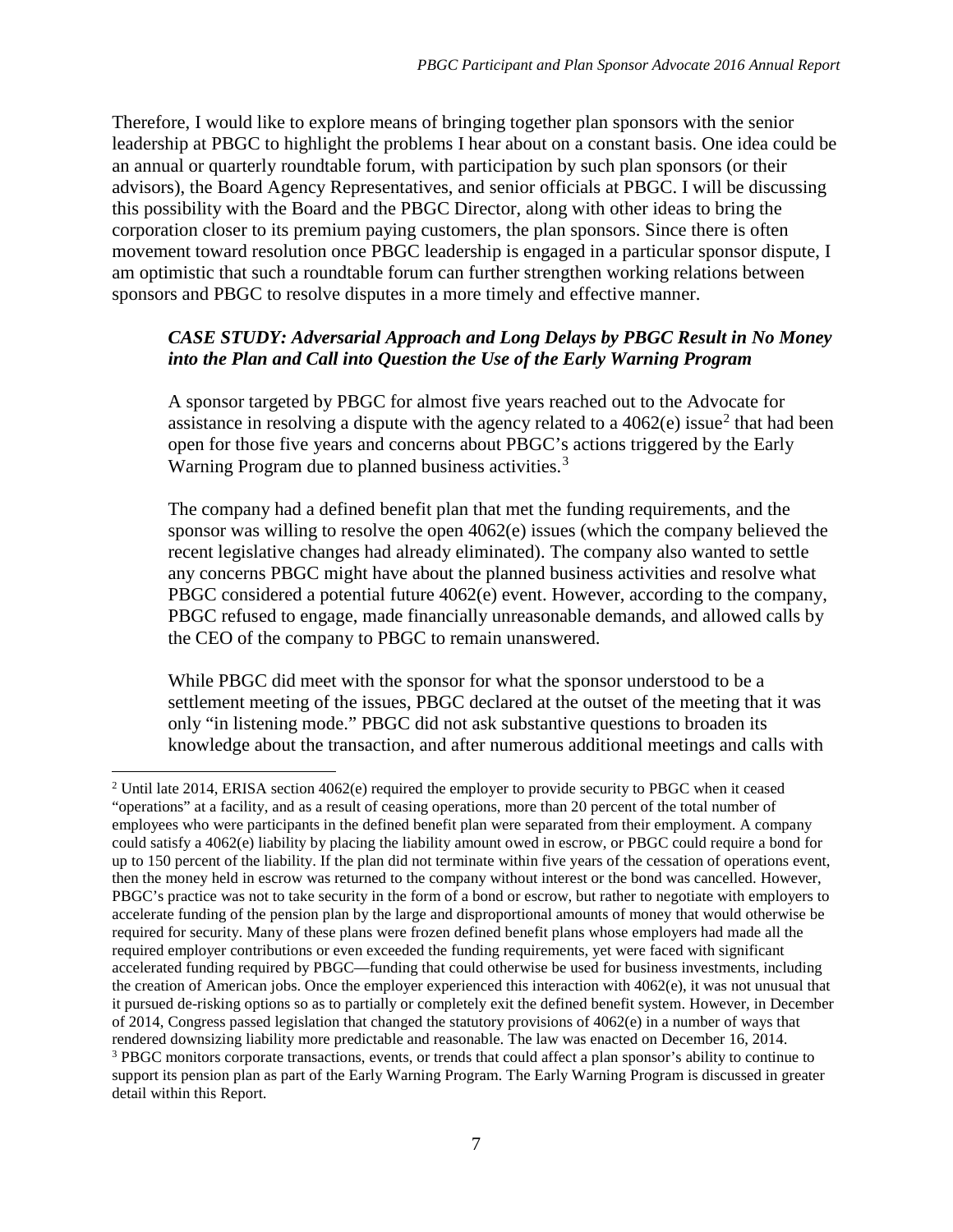PBGC and its advisors, ultimately allowed the negotiations to stall without resolution, walking away from the company's multimillion dollar settlement offer to contribute to its pension plan, where no contribution to the plan was required.

To receive this multimillion dollar final settlement contribution to the plan, PBGC was asked to agree to three conditions: waive the open 4062(e) claim that the company believed failed to meet the new statutory requirements; agree if there was a potential 4062(e) event under the new legislation, it would consider this settlement as fully satisfying any remaining liability; and agree to not interfere with the company's debt buyback and exchange programs that all parties agreed would be advantageous to the company. Ultimately, PBGC refused to settle and no extra contributions have been made to the plan.

To further complicate interactions between sponsors and PBGC, sponsors, like the one discussed above, and their advisors, describe meetings with PBGC where it is clear PBGC staff is not familiar with the issue, or has not prepared for the meeting, forcing the sponsor and their advisors to spend a substantial portion of their meeting time just getting PBGC staff back up to speed on the issues. It is not clear whether this lack of preparation is because so much time has elapsed that PBGC has forgotten, or if the agency is just unprepared or unwilling to have substantive, meaningful discourse with the sponsor.

#### **Recommendation**:

The above case study is but one example of what must change in PBGC's procedures and approach when addressing disputes between the plan sponsor community and the corporation. These issues are further complicated by a lack of substantive discussion when the plan sponsor actually meets with PBGC. Plan sponsors go to great expense to fly in consultants, advisors, and top leaders of the corporation, such as the CEO, CFO, or General Counsel, with the expectation that they will be received at PBGC by like decision-makers, yet discover they are greeted only by junior level staff apparently not even authorized or knowledgeable enough to ask questions, let alone make decisions.

So, again I say as discussed in my 2014 Inaugural Report, lessons can be learned from 4062(e), with the main takeaway that PBGC needs to listen and adjust more based on what it hears from the plan sponsor community.

A positive step toward active listening and acting in partnership with the plan sponsor community in 2017 could involve working with sponsors and their advisors to issue regulations on the 2014 legislative changes to 4062(e). While PBGC did update its website to include a simplified version of the revised law and its changes, there are still ambiguities in the legislative language that require further clarification. Practitioners tell me that their clients are raising interpretative issues concerning the 2014 legislative changes to 4062(e), and PBGC has promised future guidance on questions of interpretation and implementation of 4062(e). It would be beneficial to all parties if PBGC prioritizes regulatory guidance on 4062(e) to bring certainty to these interpretative questions.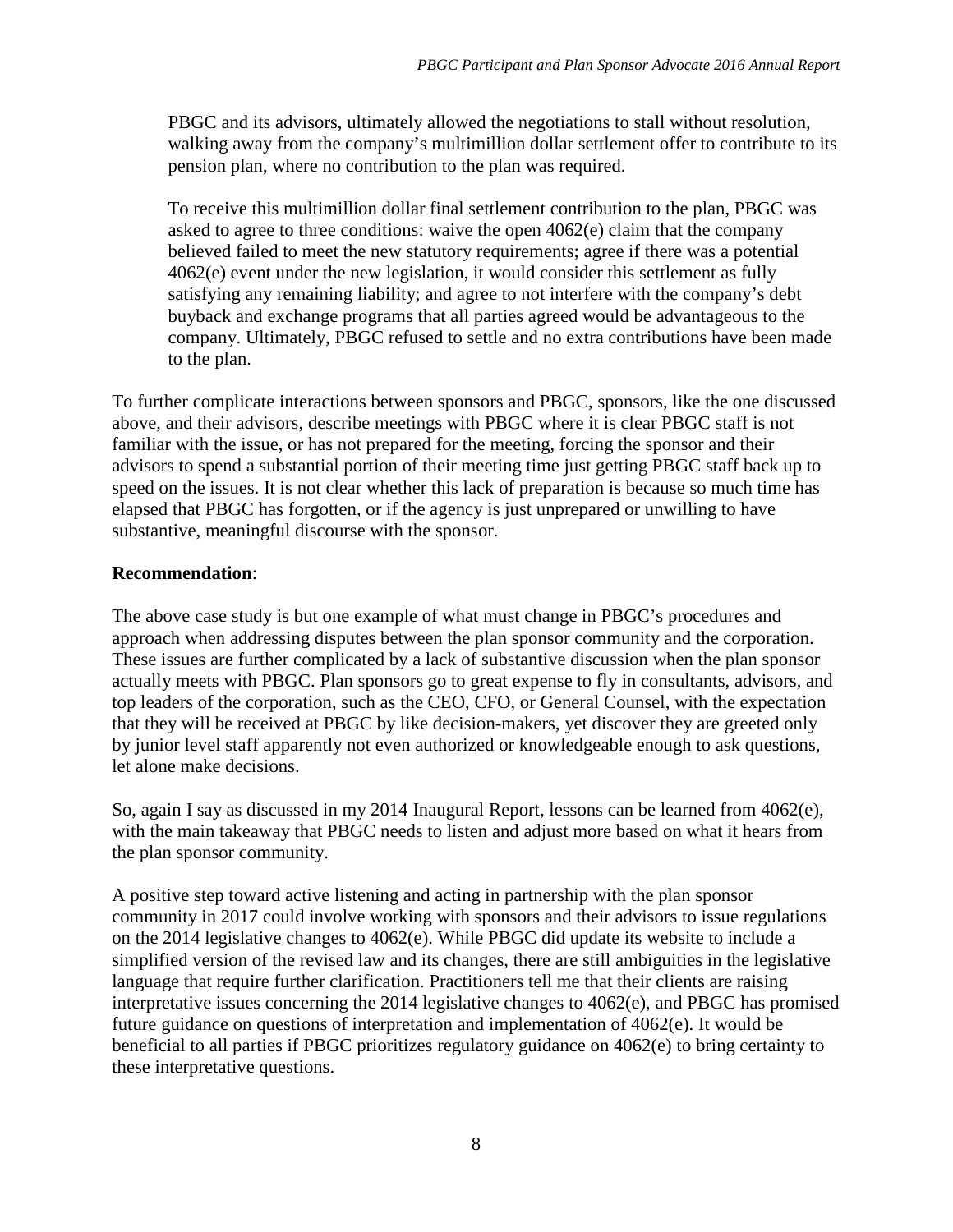#### **The Need for Program and Regulatory Guidance**

#### *Early Warning Program*

PBGC recently released guidance on the Early Warning Program,<sup>[4](#page-9-0)</sup> and while that guidance is a positive step in being more transparent as to how PBGC administers the program, it seems to confirm a troubling development highlighted in the 2015 Advocate Annual Report: PBGC's use of the Early Warning Program as an end run around 4062(e) restrictions enacted by Congress in 2014.

The Early Warning Program is not a statutory provision in Title IV of ERISA, but rather a "program" created by PBGC staff to monitor certain companies with underfunded defined benefit pension plans in order to identify corporate transactions that could jeopardize pensions and arrange suitable protections for those pensions and the pension insurance program.<sup>[5](#page-9-1)</sup> This program allows PBGC to prevent losses before they occur, rather than waiting to pick up the pieces when a company goes bankrupt and its financial resources are limited. However, the implementation of what sounds like a very reasonable program falls short when it comes to the actual encounters plan sponsors have with PBGC, who subsequently contact the Office of the Advocate for assistance.

Early reaction by the sponsor community to the new guidance is that it seems to suggest that PBGC can and will intervene in routine business transactions which is hardly helpful in encouraging the maintenance of pension plans and calls into question whether Congress ever intended PBGC have this kind of authority. This guidance also significantly expands on the types of situations that might trigger an Early Warning Program case, as PBGC has now added "significant credit deterioration"[6](#page-9-2) and "a downward trend in cash flow or other financial factors"[7](#page-9-3) to the standard list of considerations.

Although PBGC has historically taken into account a company's "creditworthiness" or other financial factors relating to the company under the Early Warning Program, it did so in the context of a particular transaction. Now it appears that such factors may be the basis for an Early Warning Program demand absent a particular transaction. For plan sponsors, that is a troubling expansion of the reach of the Early Warning Program. As a result, PBGC may be contacting employers to request that the employer make an excess contribution to the plan or provide some other form of protection to PBGC and/or the plan, in the absence of any transaction, and threaten involuntary termination of the plan if the employer refuses, making it almost impossible for the employer to overcome financial difficulties.

<span id="page-9-0"></span> <sup>4</sup> *See* [http://www.pbgc.gov/prac/risk-mitigation.html.](http://www.pbgc.gov/prac/risk-mitigation.html)

<span id="page-9-1"></span> $5$  PBGC also interprets ERISA section  $4042(a)(4)$  as providing authority for the Early Warning Program.

<span id="page-9-2"></span><sup>6</sup> In the context of the 2006 Pension Protection Act, PBGC asked Congress to increase contribution requirements on companies with bad credit ratings. Congress rejected the request, and now PBGC is doing something similar with respect to the Early Warning Program guidance.

<span id="page-9-3"></span><sup>&</sup>lt;sup>7</sup> This factor is vague as it could authorize the Early Warning Program with respect to almost every company with a defined benefit pension plan, potentially giving PBGC discretion to make very burdensome demands on these companies.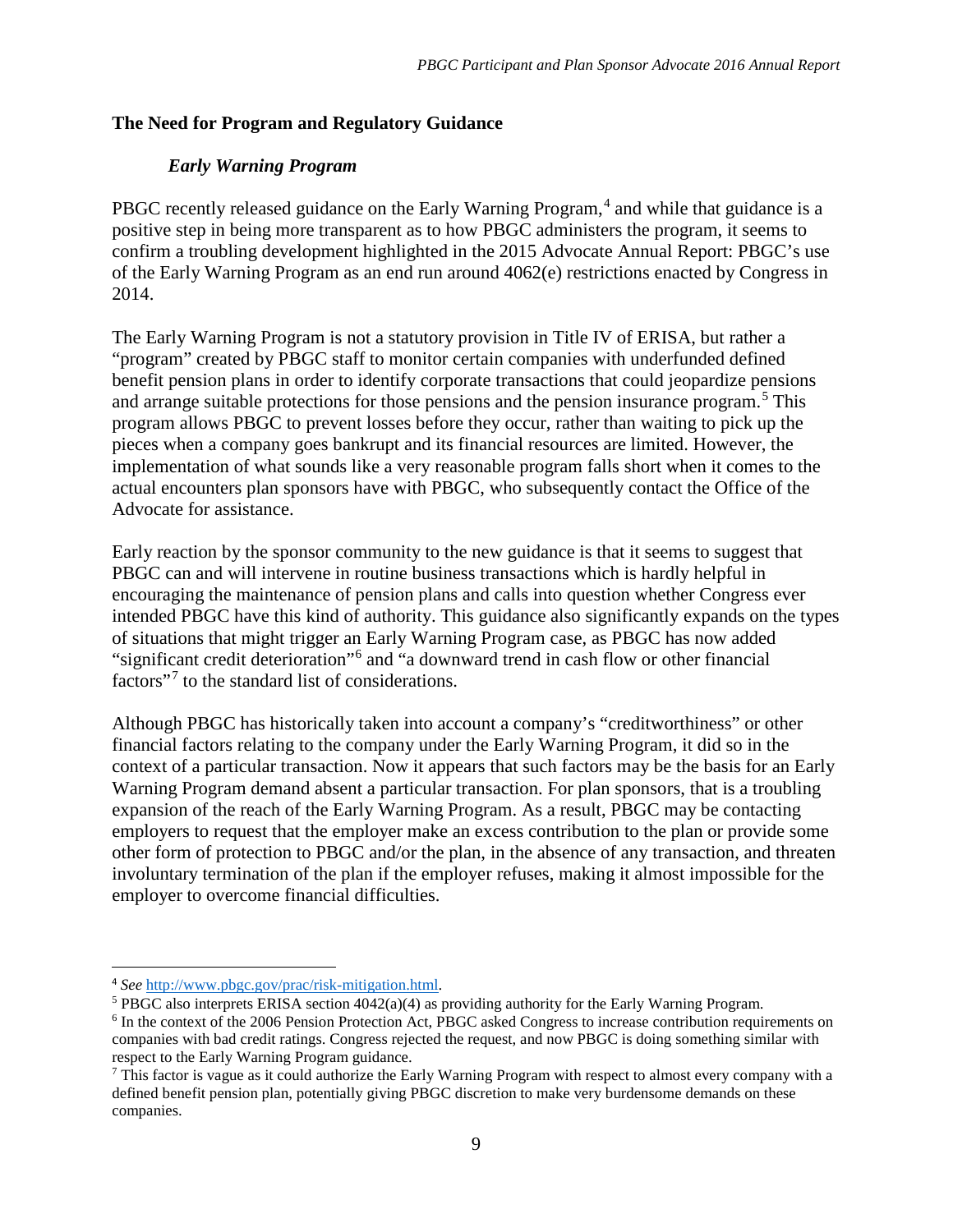#### *Payment of Interest on Premium Overpayments*

Another outstanding issue that needs regulatory guidance involves the PBGC payment of interest on premium overpayments. This issue was originally raised in the Advocate's 2014 Annual Report. Provisions of the Pension Protection Act of 2006, enacted over ten years ago, allow the payment of interest on premium overpayments (even on a retroactive basis). PBGC has expressed the view that it must adopt regulations implementing its authority to pay interest on overpayments. PBGC has committed on a number of occasions to issuing these regulations, which would go a long way in balancing the scales when PBGC exacts interest on late premiums, and may have the positive effect of causing PBGC to work more expeditiously in resolving premium overpayments.

#### *CASE STUDY: Closing Audit Complications that Span Years and a Costly Most Unusual Administrative Review Process*

In the "eyes" of the plan sponsor and actuarial communities, another example of PBGC's adversarial approach, which includes a lack of transparency and apparent unwillingness to engage in substantive dialogue and discussion, concerns a matter arising from a closing audit after the plan sponsor, a prominent university from a small state, completed a standard termination of its plan in late 2012.

In its 2014 audit finding of the standard termination, PBGC interpreted a plan document provision contrary to the plan administrator's interpretation over the past thirty years. The language in the plan was not unique, and it had been interpreted in the same manner by other plan administrators. PBGC's interpretation conflicted with well-settled case law providing deference to a plan administrator's interpretation of the terms of a plan document, and resulted in an actuarially inequivalent benefit to participants that was never promised or expected.

From the outset, the plan sponsor repeatedly requested a meeting with PBGC so the parties could discuss the complex actuarial issues. PBGC initially refused to meet, but ultimately agreed the parties could convene to discuss the issues as soon as the plan sponsor filed a request for reconsideration, which is essentially the final step in a plan sponsor's appeal of a PBGC determination. After this happened, PBGC informed the plan sponsor that the meeting would take the form of an "oral argument," which finally occurred this past June. The "oral argument" ended up being largely one-sided, providing the plan sponsor with very limited feedback about PBGC's concerns.

Just to put the timeframe in perspective, since the plan was terminated in 2012, until now in 2016, an entire class has entered and graduated from this university plan sponsor. PBGC finally issued a decision in late December, stating that it would not take any further action against the plan sponsor. While this outcome is good, it would have been better if the agency did not take so long to come to its final decision, prolonging the administrative review process at the expense of the plan sponsor.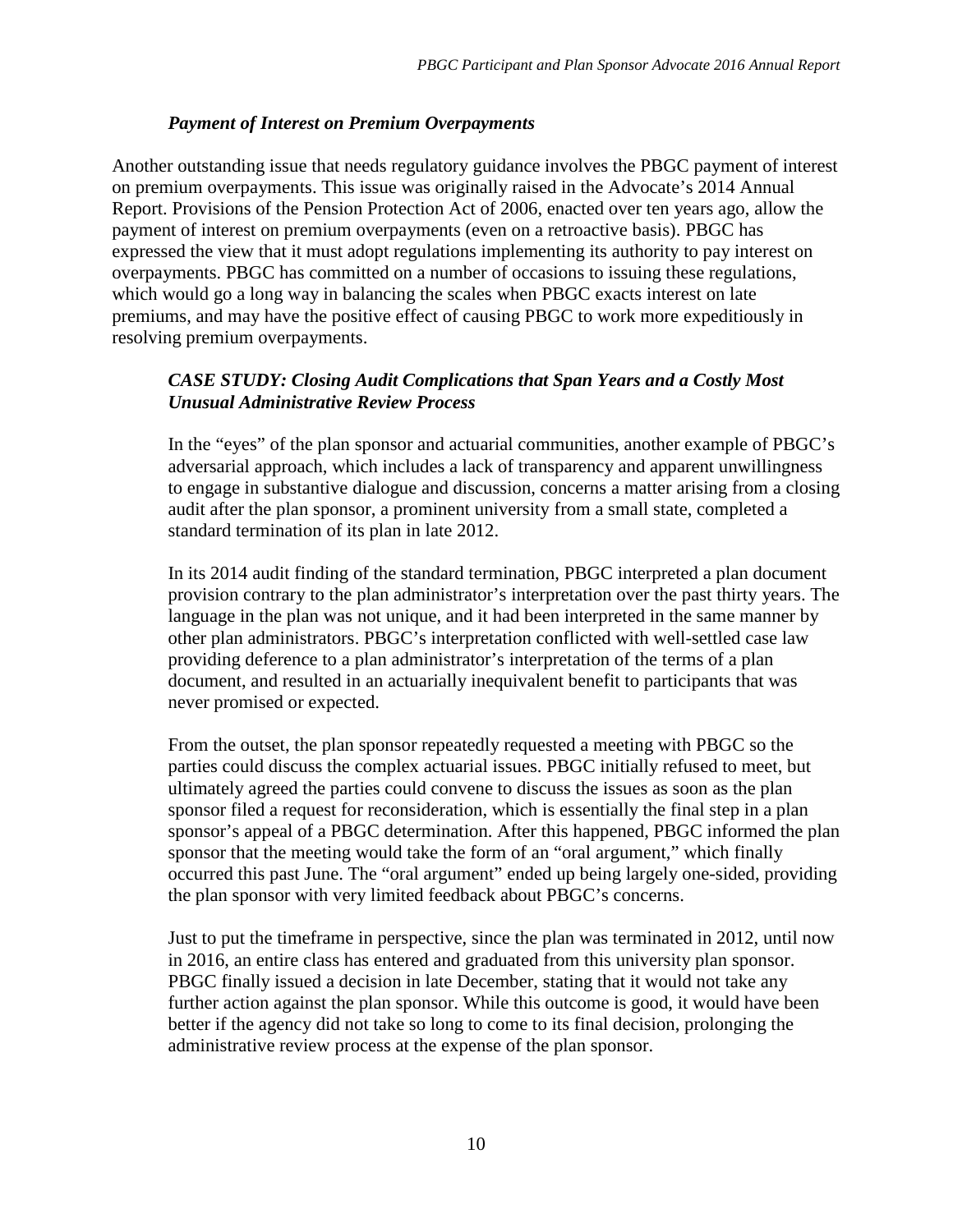#### **Recommendation**:

Although PBGC has the ability to engage in Alternate Dispute Resolution (ADR) with plan sponsors, it instead prefers to go through its adversarial review process, using ADR primarily for internal labor and employment relations matters.<sup>[8](#page-11-0)</sup> PBGC's 1999 ADR policy recognized the benefits of ADR as a way to resolve "appropriate disputes in a timely and cost-efficient manner." Although there is no entitlement to ADR, per PBGC's policy, it can "provide faster, less expensive, and more effective resolution of disputes that arise with … the regulated community and others with whom the agency does business."

PBGC should consider expanding its use of ADR to its disputes with plan sponsors rather than subjecting them to the costly administrative review process. The Advocate's 2014 Annual Report recommended the corporation consider ADR as a faster and more cost effective solution for sponsors to resolve their disputes with the corporation, and I again make that recommendation.

#### *CASE STUDY: More than Four Years of Negotiation without Resolution Creates Uncertainty for Businesses and Triggers a Chain Reaction of Adverse Effects for Investors, Customers, Employees, and Unions*

A large multiemployer plan seeking PBGC's approval of a hybrid withdrawal liability method has been discussing this issue with the agency for more than four years. Although PBGC is now working toward resolution with this plan sponsor, many interactions with PBGC and the sponsor caused significant friction with the sponsor, leading it to contact the Advocate and seek political and Board agency assistance to bring focus to the difficulties in resolving the issues in a businesslike manner with the corporation.

During four years while negotiations have languished, the business climate for potential contributing employers in this new hybrid withdrawal pool has significantly changed. Throughout the negotiations PBGC has also often gone "dark" for periods of time, only to return with what the plan sponsor views as additional terms and conditions to what was thought to be a settled deal.

Time continues to pass without a finalized agreement. While PBGC and the sponsor continue to meet to try to finalize an agreement, the lack of resolution means continued uncertainty for the contributing employers in this multiemployer plan, the participants and retirees in this plan, the employees of the employers, and organized labor who represent these employees, not to mention what this quagmire signals to the competitors and investors of these contributing employers.

#### **Recommendation**:

When a substantial part of a company's job becomes managing its defined benefit plan rather than creating value for shareholders and customers, then sponsors begin the process of de-risking and shedding their defined benefit plan obligations. As one plan sponsor advisor observed to me, "the company is not running a business to run a pension plan." By reviewing its administrative

<span id="page-11-0"></span>l <sup>8</sup> See 64 Fed. Reg. 17696 (Apr. 12, 1999).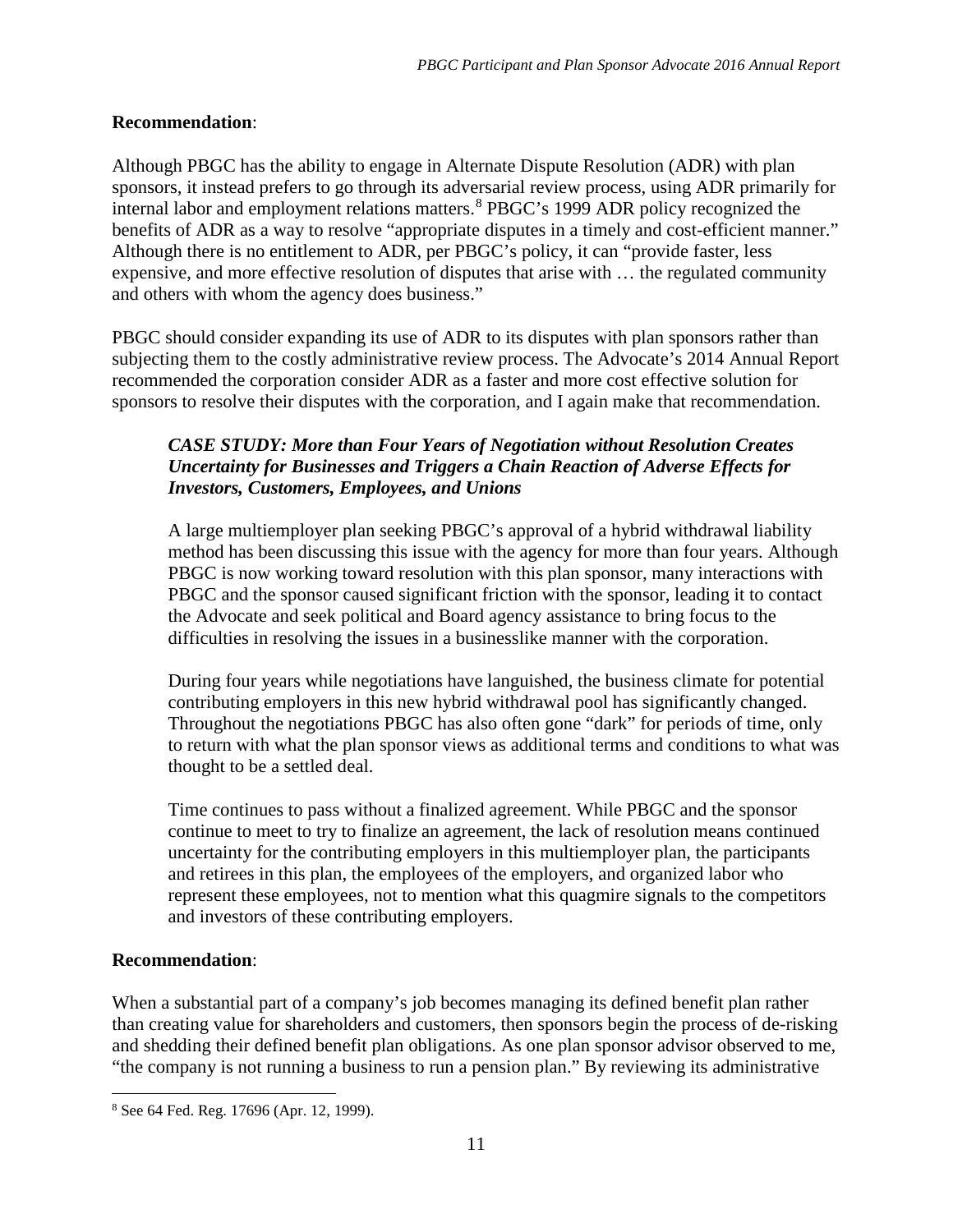practices and increasing transparency when dealing with plan sponsors, PBGC could mitigate problems such as those highlighted in this Report.

A review of PBGC's administrative practices should also address PBGC's communications to plan sponsors. If PBGC rejects a sponsor's request, it should provide a detailed explanation instead of a blanket "facts and circumstances" reason for denying the request. Many companies who come to PBGC with various requests believe they have a good case. When they are turned down by the agency with very little explanation, many become frustrated with the lack of transparency and subsequently contact the Office of the Advocate, describing their interactions with PBGC as lacking substance.<sup>[9](#page-12-0)</sup> If PBGC provides sponsors with more thorough explanations of its decisions, this would facilitate sponsors' understanding of PBGC's review process and assumptions, and would go a long way in improving relations with sponsors who just want to be compliant.

Since one of PBGC's goals is to preserve the voluntary defined benefit plan system, its decisions are best received when they reflect and further this goal of preservation. Boilerplate communications and a lack of transparency by the agency are just two examples of PBGC engagements with plan sponsors that hinder this goal.

#### *Case Study: The Small to Medium Sized and Not-For-Profit Plan Sponsors' Interactions with PBGC*

Plan sponsors repeatedly share their view with me that PBGC's approach to enforcement is counterproductive to the agency's goal of maintaining a defined benefit system. The Advocate's 2014 and 2015 Reports describe instances of an aggressive second-guessing of – and interference with – routine private business operations, an overly adversarial approach to sponsors involving threats of litigation as a negotiation tactic, and overreaching demands for financial contributions to pension plans that exceed the financial wherewithal of the company. That is how sponsors who seek assistance from the Office of the Advocate view their interactions with PBGC, and this approach can be especially detrimental to small and medium sized businesses and not-for-profit organizations.

Small to medium sized employers and not-for-profit organizations that seek assistance from the Office of the Advocate describe encounters with PBGC that are much more adversarial than helpful when the agency works with these sponsors to address difficult business problems that may affect their pension plans. Many of these type of sponsors who contact the Office of the Advocate have proactively reached out to the corporation to assist with the distress termination process for pension plans they cannot sustain, or are otherwise engaged in negotiations with the corporation.

<span id="page-12-0"></span><sup>&</sup>lt;sup>9</sup> A sponsor contacted the Office of the Advocate for assistance regarding its request for a 4010 waiver. Section 4010 of ERISA requires certain underfunded plans to report identifying, financial, and actuarial information to PBGC. Based on a newly issued final rule regarding section 4010 reporting, the sponsor would have been subject to a 4010 filing for the first time. *See* 81 Fed. Reg. 15432 (Mar. 23, 2016). The sponsor requested a 4010 waiver from PBGC, providing the agency with detailed information supporting its request. PBGC's denial of the waiver request did not explain the agency's reasoning, stating, "[a]fter a careful review of the facts and circumstances, PBGC denies your request." This is but one example of the non-responses that occur between PBGC and plan sponsors.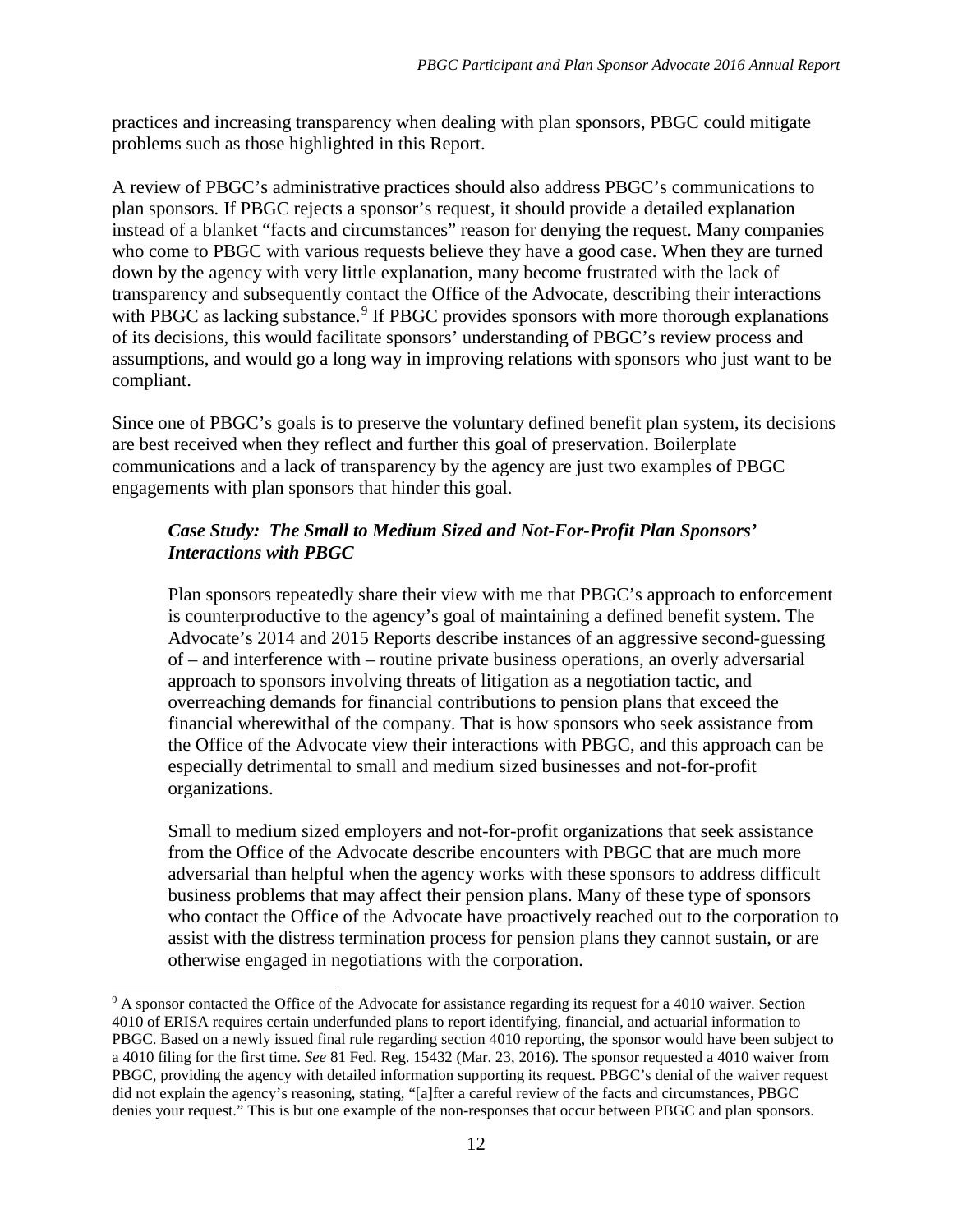Employers who come to PBGC for help to facilitate an orderly distress termination of their pension plan are often met by unreasonable financial demands for more cash than they can afford. In our experience, PBGC often makes these demands to an employer maintaining a small pension plan that has long been frozen and which will never exceed PBGC guaranteed benefits in the event PBGC trustees the plan. Thus, such large financial requests and additional extractions of cash from the company will rarely benefit plan participants but rather inure to the benefit of the single-employer trust fund.

We also hear from small to medium sized employers engaged in negotiations with PBGC for a variety of other reasons. In some cases, PBGC files litigation seeking to extract cash beyond that available to the company. This litigious approach by PBGC signals to the plan sponsor's competitors, the creditors, its suppliers, and its employees that the company cannot be counted on as a going concern, so it is best not to do business with or work for it.

#### **Recommendation**:

These small to medium sized and not-for-profit plan sponsor cases can drag on for years, hurting the sponsor while also potentially putting PBGC's recovery at risk. For example, one small sized plan sponsor has been dealing with the corporation for almost six years over distress termination issues that have led to litigation.

PBGC needs to track and report the amount of time it takes to settle cases, incentivize analysts to reach settlements, and develop some system for triggering management oversight when cases are open more than six months. Currently, there is little incentive for PBGC to settle cases. This tracking system should monitor situations where PBGC lingers on settling a case as well as when the corporation takes too long to settle a distress termination. As there is currently no time limit for PBGC to act on distress terminations, management should establish time limits and monitor when staff goes past these limits in reviewing distress termination cases. This type of tracking system may improve PBGC interactions with plan sponsors who often wait in limbo for months or even years while PBGC reviews their cases.

While PBGC's risk mitigation tools can be used for good and protective purposes, its overreach quickly becomes destructive and harmful to American businesses, especially small to medium sized companies and not-for-profit organizations, when the agency stalls on acting on a distress termination or settling cases. I would like to reiterate my 2015 Annual Report recommendation to explore with the sponsor community and PBGC options for improving the corporation's risk mitigation tools so the enforcement tools and practices protect the sponsor's plan without impairing a company's ability to engage in business transactions which will strengthen its business and the retirement security of its workers.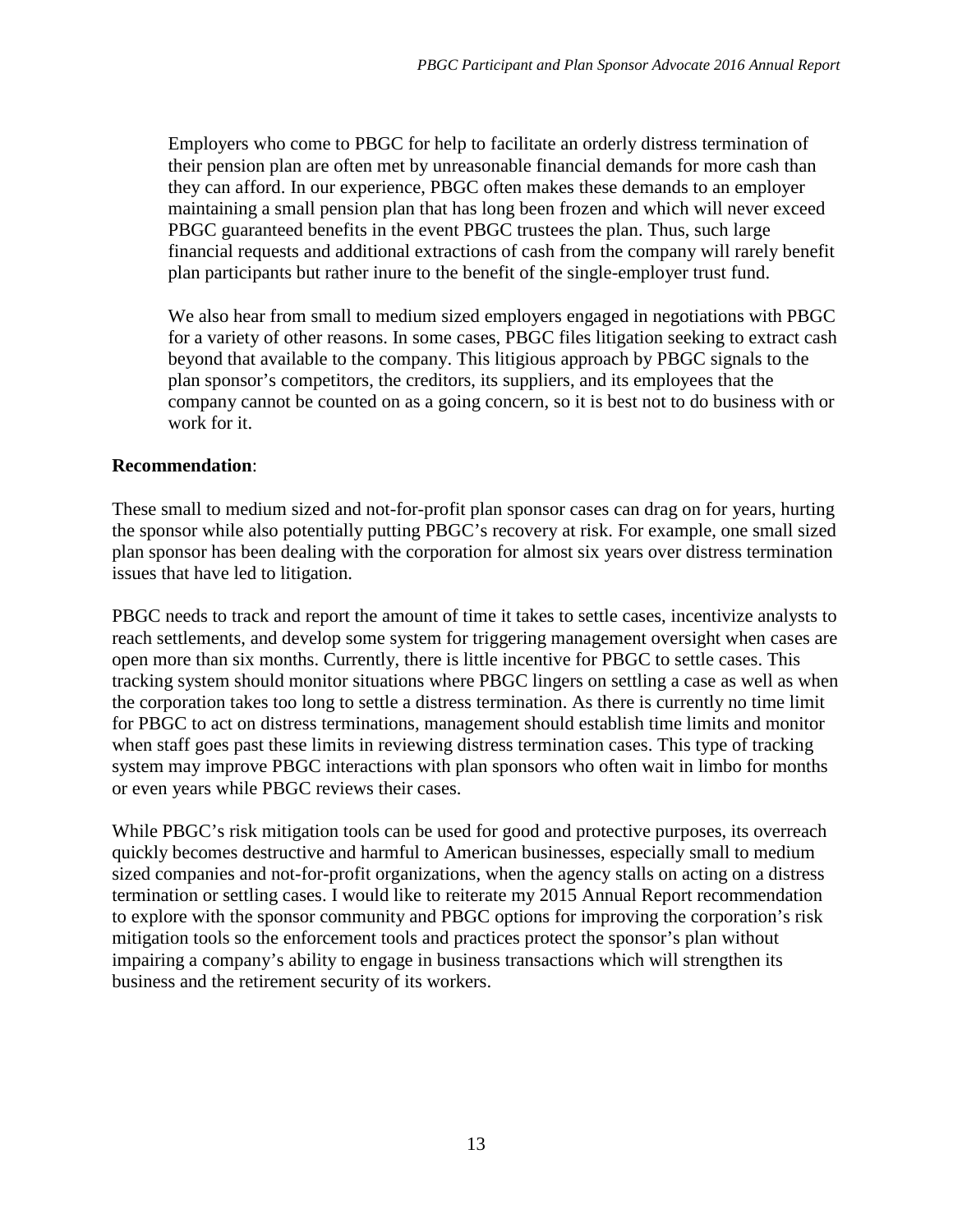#### *PBGC Positive Steps to Address Sponsor Concerns*

PBGC has taken positive steps, however, over the past year to address a number of plan sponsor issues raised in previous Advocate Annual Reports, and those changes are certainly noteworthy, commendable, and well received by the sponsor community and plan sponsor practitioners.

#### *Premium Penalty Relief*

PBGC recently finalized its regulatory change for automatic-like penalties for premium penalty failures.<sup>[10](#page-14-0)</sup> The final rule, effective October 24, 2016, reduces the financial burden of PBGC's late premium penalties by reducing penalty rates for all plans and waiving most of the penalty for plans that meet a standard for good compliance with premium requirements. The rule is an effort by PBGC to reduce the regulatory costs and make it easier for plan sponsors to maintain traditional defined benefit plans.

While the rule was well received by the sponsor community, this relief only addresses a dimension of the problem: penalties for honest mistakes can still be significant depending on when the error is caught. I have heard from plan sponsors regarding PBGC's apparent refusal to use its authority to exercise discretion when a penalty is imposed for an "honest human mistake" by a consistently compliant sponsor. In these situations, since the penalty does not fit the offense and does nothing to further compliance, the effect is harmful and encourages the exit of sponsors from the defined benefit system.

Mechanical formulas should not overrule good judgment. Leaders in management are paid to make distinctions and exercise sound judgment.

#### *Merger of OCC back into OGC*

In the Advocate's 2014 Report, I recommended that PBGC's Office of the Chief Counsel (OCC) report directly to the Office of the General Counsel for all purposes, as they already did for all legal matters. OCC was reporting administratively to the Office of Negotiations and Restructuring (ONR), which included all performance appraisals, bonuses, and compensation. I recommended this change to ensure greater independence regarding consultation and legal advice provided to the program offices of ONR. I am pleased to report that the merger of OCC back into OGC was finalized this year. This is a positive change in the eyes of the plan sponsor community and will help ensure impartiality of legal advice and consultation.

#### *Missing Participants Regulatory Update*

In late September, PBGC issued a proposed rule that would expand its missing participants program to cover missing participants in most terminated defined contribution plans, such as 401(k) and profit sharing plans, as well as certain defined benefit plans not currently covered under PBGC's existing program. The proposed rule is anticipated to become effective in 2018. Although the program is optional for most defined contribution plans subject to ERISA, it will still have a significant impact for many plan sponsors, as it provides a new alternative to assist

<span id="page-14-0"></span><sup>10</sup> 81 FR 65542 (Sept. 23, 2016).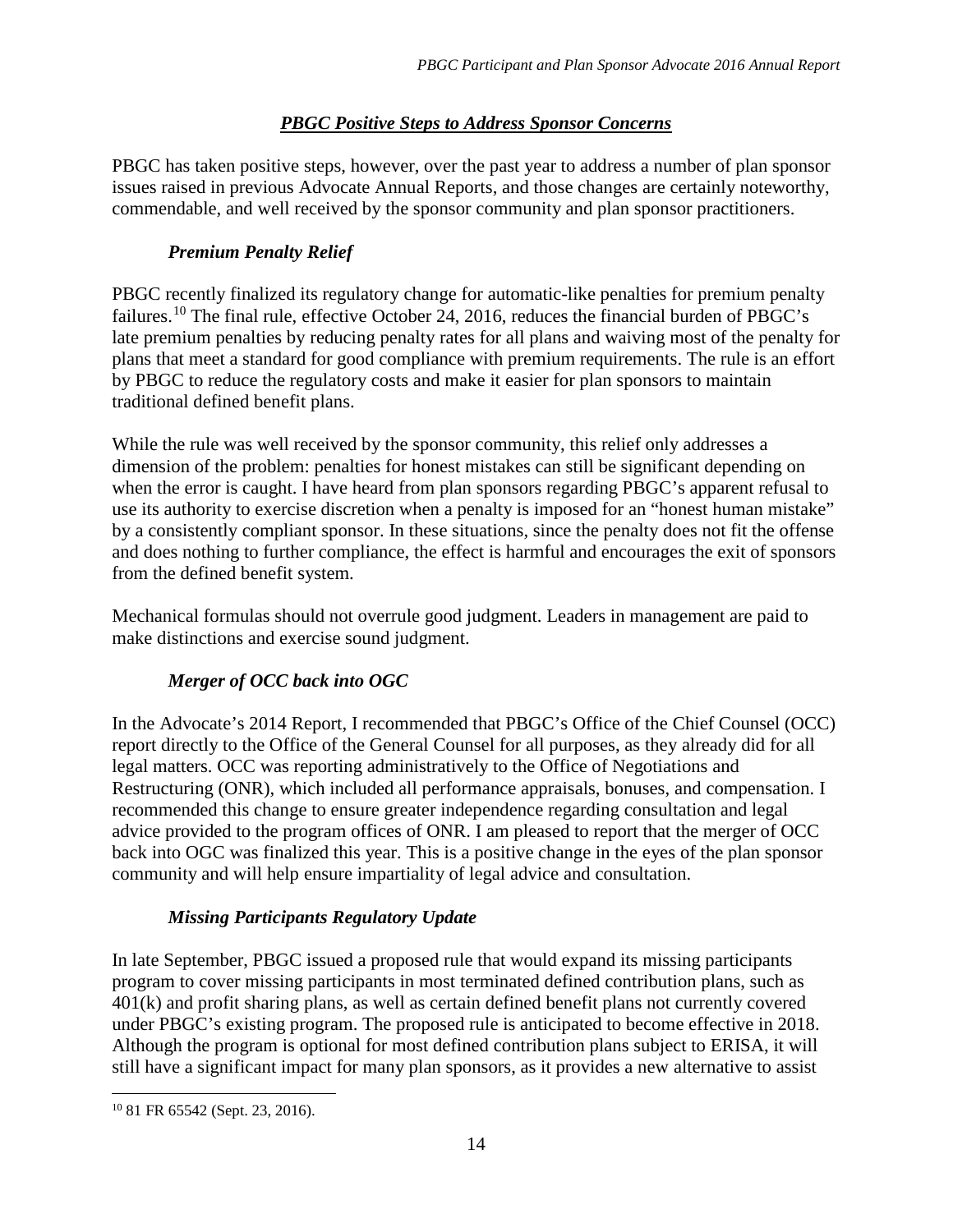with plan termination. Under the proposed regulation, plan sponsors have the option to transfer missing participant accounts to PBGC to hold until claimed by the missing participant. This will be helpful for plan sponsors, as it may be cheaper than setting up IRA or escrow accounts for the missing participants and also may increase the ease which participants can search for their missing benefits.

#### *Pension De-Risking Study*

As I mentioned in last year's Report, plan sponsors have raised the possibility of the Advocate commissioning a study on pension de-risking, including the effects of increased premiums on derisking activity. Because the Office of the Advocate does not have a budget for such a study, plan sponsor trade groups have explored other options in terms of entities that might partner with the Advocate. One possible collaboration has not worked out, but I do want to report that conversations with senior PBGC leadership were very constructive on this topic. I would like continue these conversations to further pursue the possibility of commissioning the study this coming year in consultation with the PBGC Board, the PBGC, participant groups, and plan sponsors.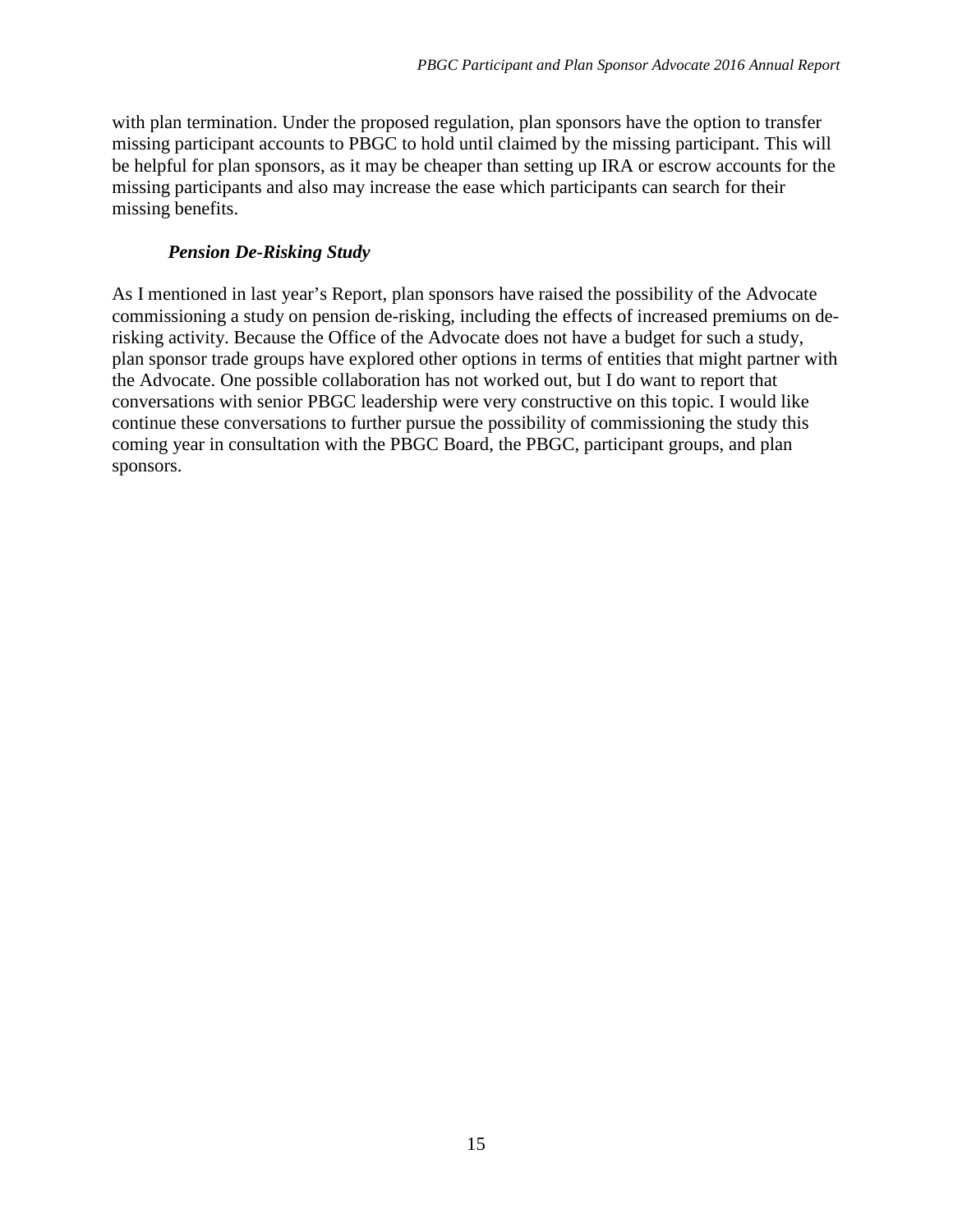# **PARTICIPANT ISSUES**

The Office of the Advocate receives many requests for participant assistance directly from participants and participant advocacy groups, and also from various departments within PBGC. These requests for assistance have also involved facilitating broader participant-focused initiatives with other organizations both within and outside the Federal government. The Office of the Advocate works primarily with PBGC's Office of Benefits Administration (OBA) and Standard Termination Compliance Division (STCD) to address these various participant concerns.

While there are certain PBGC processes and procedures that present ongoing challenges for participants, I would be remiss to not initially acknowledge that PBGC has taken major strides over the past year to address a number of ongoing participant concerns related to benefit entitlement claims and assistance in resolving participant disputes with the corporation. PBGC has also made proactive changes in its administrative practices to help reunite participants with their missing pension benefits, and some of these changes have resulted in PBGC partnering effectively with participant advocacy groups and other federal agencies for the benefit of a broad spectrum of plan participants. These changes are noteworthy and have been well received by participants and their advocates. I proudly share these participant-focused initiatives with you.

#### **PBGC Strides Regarding Participant Concerns**

#### *Missing Participants Regulatory Update and Inter-Agency Collaboration*

PBGC issued a proposed rule in late September that would expand its Missing Participants Program.<sup>[11](#page-16-0)</sup> This rule would cover missing participants in most terminated defined contribution plans, such as 401(k) and profit sharing plans, as well as certain defined benefit plans that are not currently covered under the existing program, and also makes changes to the existing program. The regulation is expected to be implemented in 2018, after public comment and publication of a final regulation. This expanded rule should hopefully increase opportunities to reunite participants and beneficiaries with their lost retirement benefits.

Additionally, during this past year, the Office of the Advocate worked with the Department of Labor's Employee Benefits Security Administration (EBSA) Chicago Regional office and PBGC to enable the Chicago Regional office's benefit specialists to actively work with the PBGC's missing participants database. These additional resources will further accelerate reuniting participants with their missing benefits. This initiative was discussed in last year's Advocate Report, and both EBSA's Chicago Regional office and PBGC have been working together to successfully find missing participants.

There is a perception that the missing participants database at PBGC is not "actively worked," but rather represents a passive database housing pensions of participants that is only useful if the participant happens to find his or her pension in the database. That perception is not accurate, and the additional resources from EBSA's Chicago Regional office actively working the

<span id="page-16-0"></span><sup>11</sup> 81 FR 64699 (Sept. 20, 2016).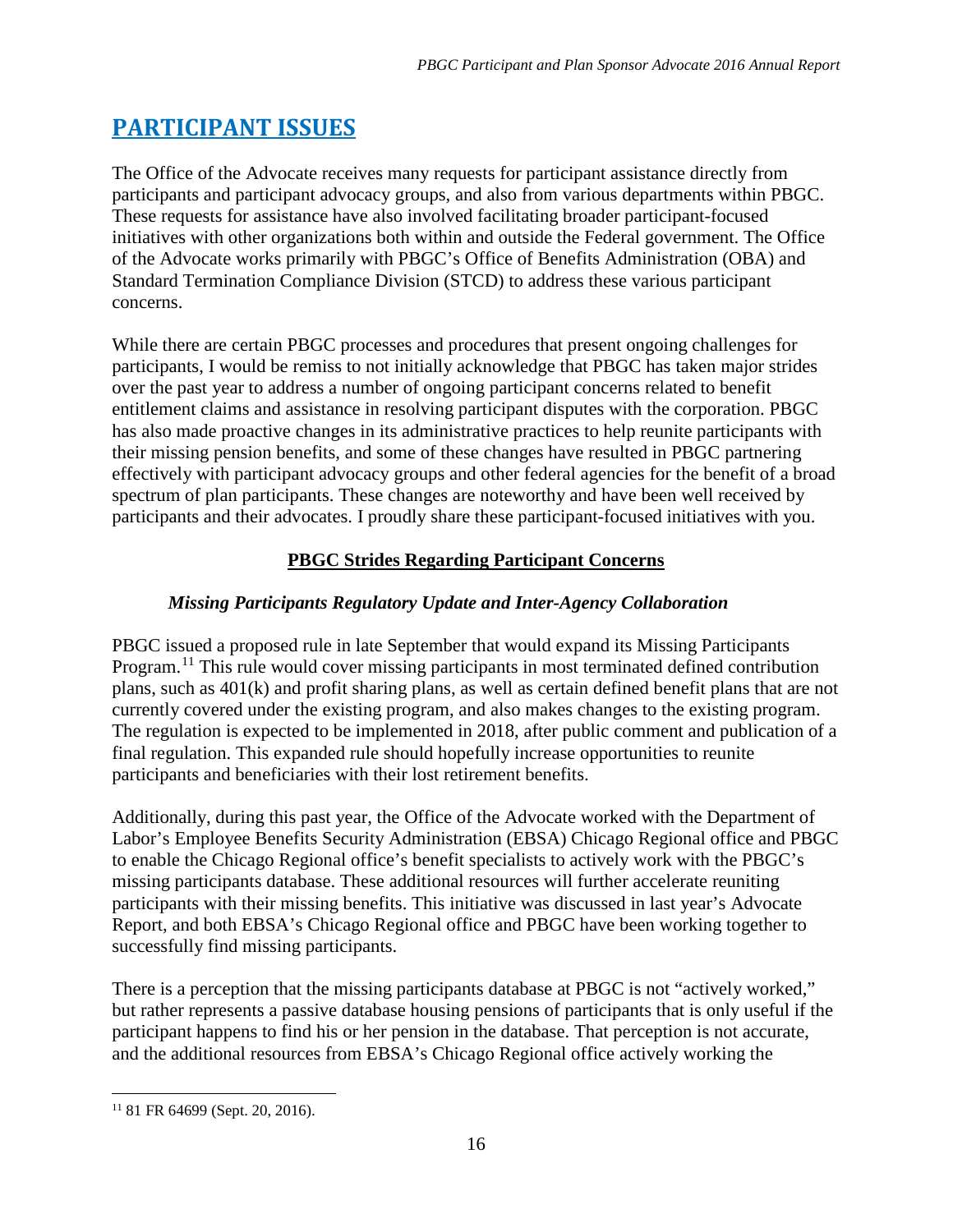database in addition to the work done within PBGC, will go a long way toward clarifying this misconception.

I want to commend OBA and the Office of the General Counsel for their leadership in working with EBSA and the Chicago Regional office to get this great initiative off the ground. It is an example of coordination between two federal agencies to help participants make sure they get their benefit entitlements. In this day and age where retirement resources seem so scarce for so many of our senior citizens, this is one small step in providing additional retirement security.

#### *Continued Meeting and Interaction with Participant Advocacy Groups*

PBGC met with participant advocacy groups in late June to discuss the financial and projections reports of the corporation, and the newly released report required under the Multiemployer Pension Reform Act of 2014 (MPRA). This meeting was well received by the participant advocacy groups and a thoughtful exchange occurred between PBGC and the advocacy groups around a number of important pension policy issues, particularly those that relate to multiemployer pension plans. Additionally, PBGC met with participant advocacy groups after issuing its 2016 Annual Report, providing a forum for discussion about PBGC's financials.

Past Advocate Reports noted that the participant advocacy groups wanted more regularly scheduled exchanges with PBGC. PBGC's Deputy Chief Policy Officer and his staff have been diligent in ensuring these exchanges take place on a routine basis.

#### *New PBGC Retroactive Benefit Policy*

PBGC recently addressed an important policy change concerning participant benefit entitlements when the corporation recently updated its retroactive benefit practices. This policy change was well received by the pension counseling projects because it is particularly relevant to many potentially omitted participants who often reach out to the pension counseling projects for assistance. PBGC revised its policy for participants who are past their normal retirement date so that they may now be eligible for retroactive annuity start dates.[12](#page-17-0) This is welcome progress, and sustained interaction and communication between PBGC and outside participant advocacy groups must continue, particularly when it may result in changes or amendments to policies and procedures.

#### **Participant Issues that Remain a Challenge and Present an Opportunity for Change**

PBGC processes, procedures, and historical administrative practices still present challenges for participants and their advocates. In past Reports, I have highlighted certain persistent problems faced by participants who come to PBGC seeking a benefit, such as cumbersome requests for old documentation and delays in responding to participant claims. These problems have continued, particularly in the context of claims from potentially omitted participants. These participants often begin looking for their benefit after receiving a notice of potential benefits from the Social Security Administration (SSA), and subsequently reach out to PBGC for assistance. These cases

<span id="page-17-0"></span>l <sup>12</sup> *See* <http://pbgc.gov/wr/benefits/payments/if-you-are-not-yet-receiving-benefits.html> for information on PBGC's updated policy.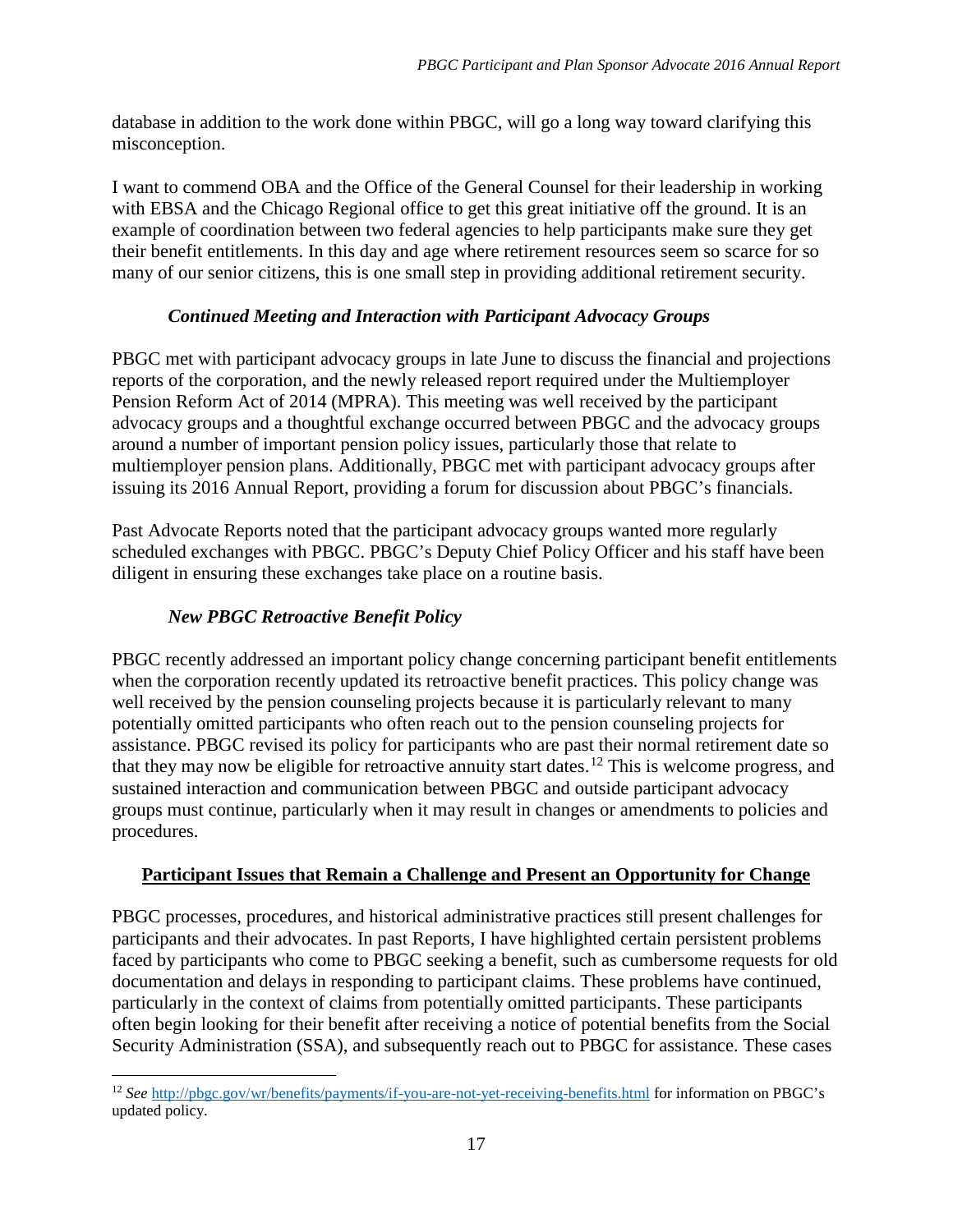are complex and may involve much time and effort by the participant to prove his or her entitlement to a benefit.

The Office of the Advocate works on potentially omitted participant cases with two departments at PBGC: the Office of Benefits Administration (OBA) and the Standard Termination Compliance Division (STCD). However, based on working with both departments to address potentially omitted participant cases, I have observed that these two departments appear to have inconsistent ways of analyzing documentation from participants and their advocates to prove entitlement to a benefit.

OBA has made progress in its analysis and response to claims from participants who may have been omitted during the trusteeship process when the plan moves from the sponsor and is trusteed by the corporation. In many cases, the participant does not have the relevant tax returns that would show whether the participant was "lumped out," meaning paid the entire benefit as a lump sum by the sponsor prior to the plan's trusteeship by PBGC. Instead of automatically denying these participants a benefit due to the lack of tax returns, OBA is making benefit determinations based on the exercise of sensible judgment and sound discretion, reviewing and evaluating the validity of secondary documentation, and properly documenting the reasoning of their determination to ensure a complete audit trail.

#### *CASE STUDY: Potentially Omitted Participant with Secondary Documentation*

A potentially omitted participant contacted the Office of the Advocate after trying for more than three years to prove his entitlement to a benefit. The participant initially reached out to PBGC in August 2012 regarding a possible deferred vested retirement benefit from a plan the corporation trusteed in 2006. The participant provided PBGC with a letter from the pension plan's committee detailing his deferred vested retirement benefit, years of service, and benefit rate.

PBGC initially reviewed the letter and plan documents and did not find a record of the participant's deferred vested benefit. PBGC subsequently requested the participant's authorization to access SSA earnings in an attempt to further validate the letter. When these attempts by PBGC failed, PBGC sent a letter to the participant in May 2013 requesting he provide SSA Potential Private Retirement Benefit information as well as tax returns to prove he did not receive a lump sum distribution.

After the participant contacted the Office of the Advocate, conversations with the participant revealed that he did not have the documentation, as he lost most of his records, including old tax returns, in a fire in 1999. He was also unable to obtain the relevant information from the Internal Revenue Service (IRS) or SSA. However, at the request of the Advocate, OBA reviewed supporting evidence and information available in PBGC's files on the trusteed plan, and determined that there was sufficient secondary evidence to grant the participant his deferred vested retirement benefit.

STCD has taken a more inflexible approach when analyzing and responding to potentially omitted participant claims. STCD addresses benefit entitlement claims where a participant may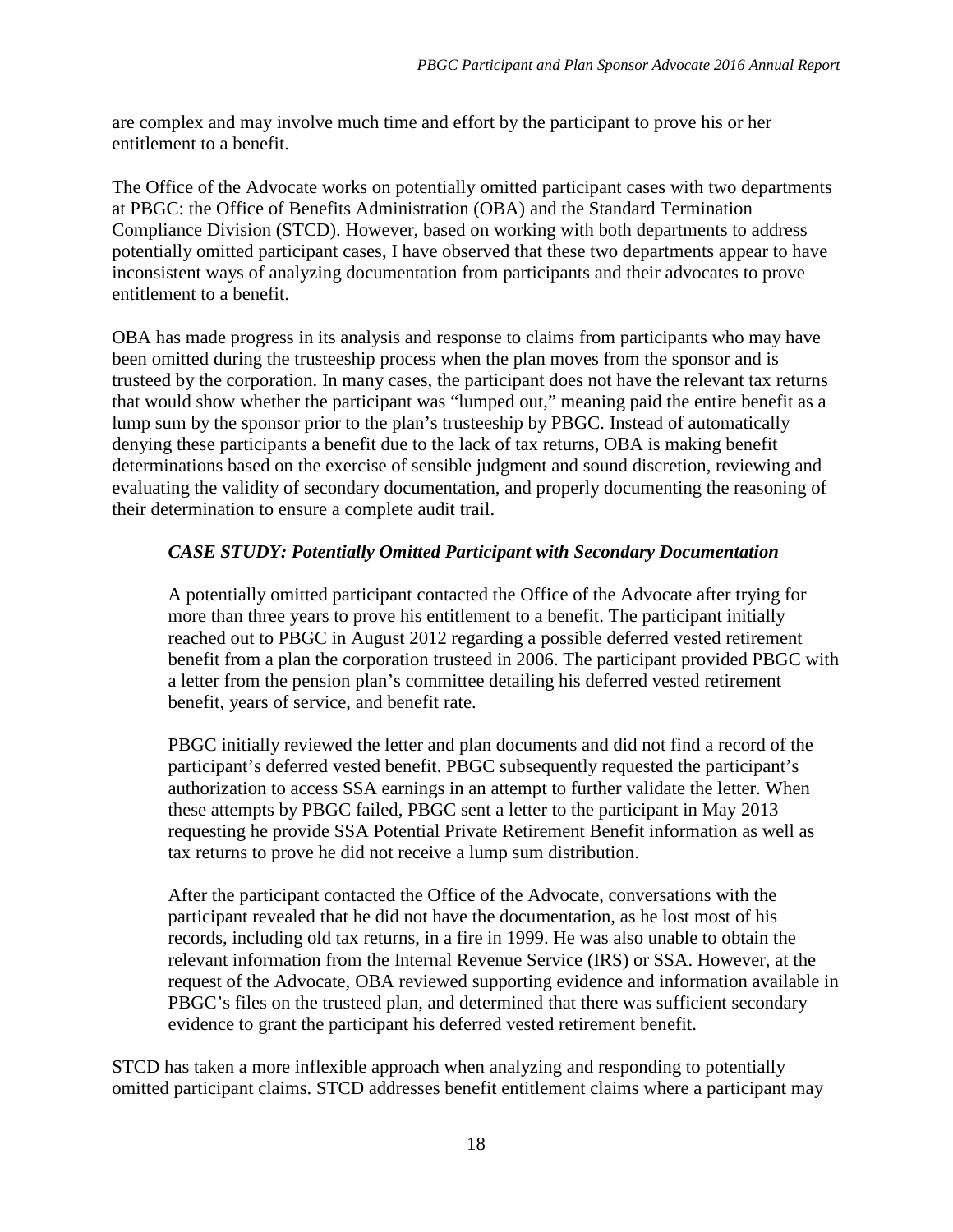have been omitted during a standard termination. As PBGC's records, particularly for older standard terminations, are often poor, STCD places the burden on the participant to produce years of old tax returns to prove that the participant did not receive a lump sum. These demands for old tax returns and other documentation are couched as concerns about violating the Improper Payments Elimination and Recovery Act (IPERA).<sup>13</sup>

Based on the experiences the Office of the Advocate has had with potentially omitted participants searching for their benefit from plans that have undergone the standard termination process, there has been a reluctance by STCD to use and analyze secondary information to create a record in the absence of other documentation, and the process quickly becomes adversarial and frustrating for the participant.

#### **Recommendation**:

Even though there may be differences in the quantity and amounts of information received by each department, both OBA and STCD have authority to make benefit determinations. Although the Office of the General Counsel has committed to providing guidance which may help relieve the burdens of document production and trying to "prove a negative," there are many repeat issues discussed in this Report that have appeared in previous Advocate Reports. These Reports had represented that many of the issues raised here had been resolved, but there is more work to be done.

In the absence of guidance and consistency between OBA and STCD's practices and procedures, the entire process can easily turn into an adversarial case review, with PBGC looking for reasons to deny the benefit rather than finding ways to analyze available case and other documentation to interpret information in a way that could support granting a benefit. PBGC also continues to demand aged documentation that may be impossible for the participant to obtain. It is unknown how many potentially omitted participants give up during this cumbersome and frustrating process, particularly elderly participants who are often the subject of this kind of administrative action.

#### *CASE STUDY: Widow Searching for Months for Late Husband's Benefit*

The New England Pension Assistance Project brought the case of a widow seeking survivor benefits to my attention earlier this year. The widow's husband left his company after becoming term vested in his pension and died shortly after. When the widow turned age 60, she started hunting for her late husband's benefit thinking it would be easy to initiate, as she had a notice from the SSA of a potential retirement benefit from her late husband's plan and a letter from the company's human resources department specifying the same benefit.

The widow's counsel reached out to PBGC and was advised to contact two annuity companies that handled the purchase of annuities for the plan sponsor. As neither

<span id="page-19-0"></span> $\overline{\phantom{a}}$ <sup>13</sup> The Improper Payments Elimination and Recovery Act (IPERA) is intended to prevent improper payments, and would preclude a governmental agency from making a payment for which it has no responsibility (such as when the responsibility to pay belongs to another party). *See* Pub. Law 111-204 (July 22, 2010).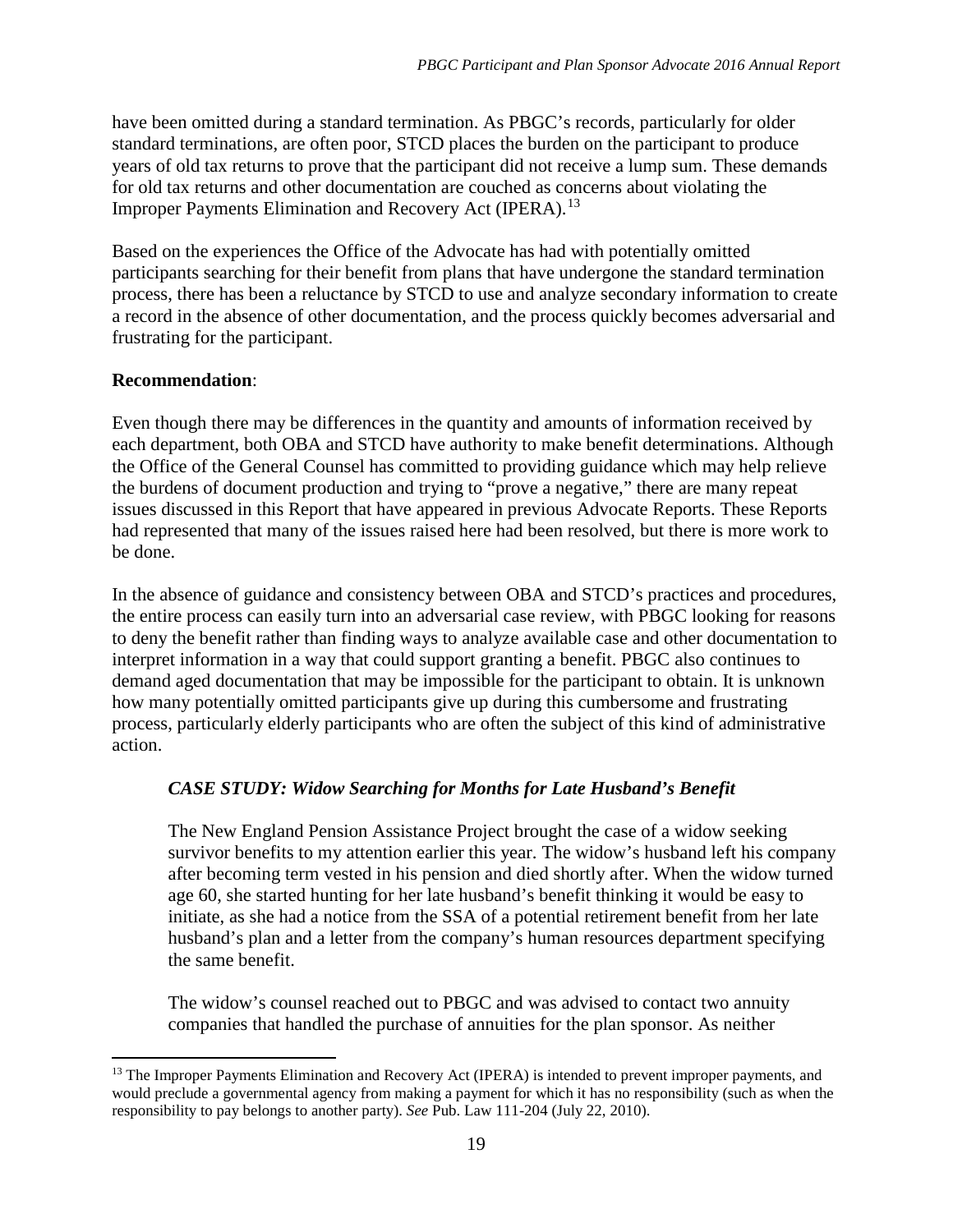insurance company had an annuity for the now deceased participant, the widow's counsel then contacted every successor company to the original employer, but none of the successor employers had assumed the pension liability. Finally, the widow's counsel filed a potentially omitted participant claim with PBGC in November 2015, including tax returns which showed no lump sum distributions to the participant or surviving spouse.

In addition to the tax returns submitted by the widow's counsel, PBGC requested three additional year's tax returns. The widow was unable to locate these returns and could not obtain the documents from the IRS, as the tax returns had not been retained due to their age. PBGC also embarked on additional, duplicative research regarding the annuity companies and any potential successor companies. The case continued without resolution while PBGC completed its due diligence, reaching the same conclusion as the widow's counsel regarding the lack of a successor company assuming the plan's liabilities. PBGC also requested the additional tax returns from the IRS and was informed that the records did not exist. PBGC did not explain the relevance of the additional tax returns to the widow's counsel, and it remains unclear as to how these years relate to the widow's claim.

The widow finally received a favorable determination from PBGC, over six months after the widow's counsel filed the initial claim with PBGC. The New England Pension Assistance Project detailed the widow's case in its Summer 2016 "Pension Notes" newsletter, noting "We have found that it is a very steep uphill battle to get the PBGC to pay benefits to these omitted participants, as it assumes that everyone entitled to a benefit has been accounted for. We need to assemble a body of rock-hard evidence to succeed in these cases."[14](#page-20-0) This widow was fortunate to be represented by competent counsel, but there are many other potentially omitted participants who have reached out to PBGC and eventually give up, disheartened by the process.

#### **Recommendation:**

PBGC continues to demand definitive documentation to confer a benefit, such as old tax returns, to supplement inadequate PBGC documentation on former plans. As a result, participants seeking to obtain benefit entitlements incur great costs, including both the monetary cost of obtaining records as well as the time cost of looking for historical records that no regulatory authority requires individuals to retain.

#### *CASE STUDY: Poor Standard Termination Documentation and Lack of Tax Returns*

A 79-year-old participant reached out to the Office of the Advocate after he had been struggling with PBGC's STCD for several years to prove he did not receive a lump sum distribution from a plan that terminated in the mid-1980s. The available case documentation showed that the participant was term vested and eligible for a pension, but he did not appear on the list for an annuity purchase.

<span id="page-20-0"></span>l <sup>14</sup> "The PBGC and Omitted Participants," Summer 2016 Pension Notes Newsletter, available at [http://blogs.umb.edu/pension/2016/08/24/the-pbgc-and-omitted-participants/.](http://blogs.umb.edu/pension/2016/08/24/the-pbgc-and-omitted-participants/)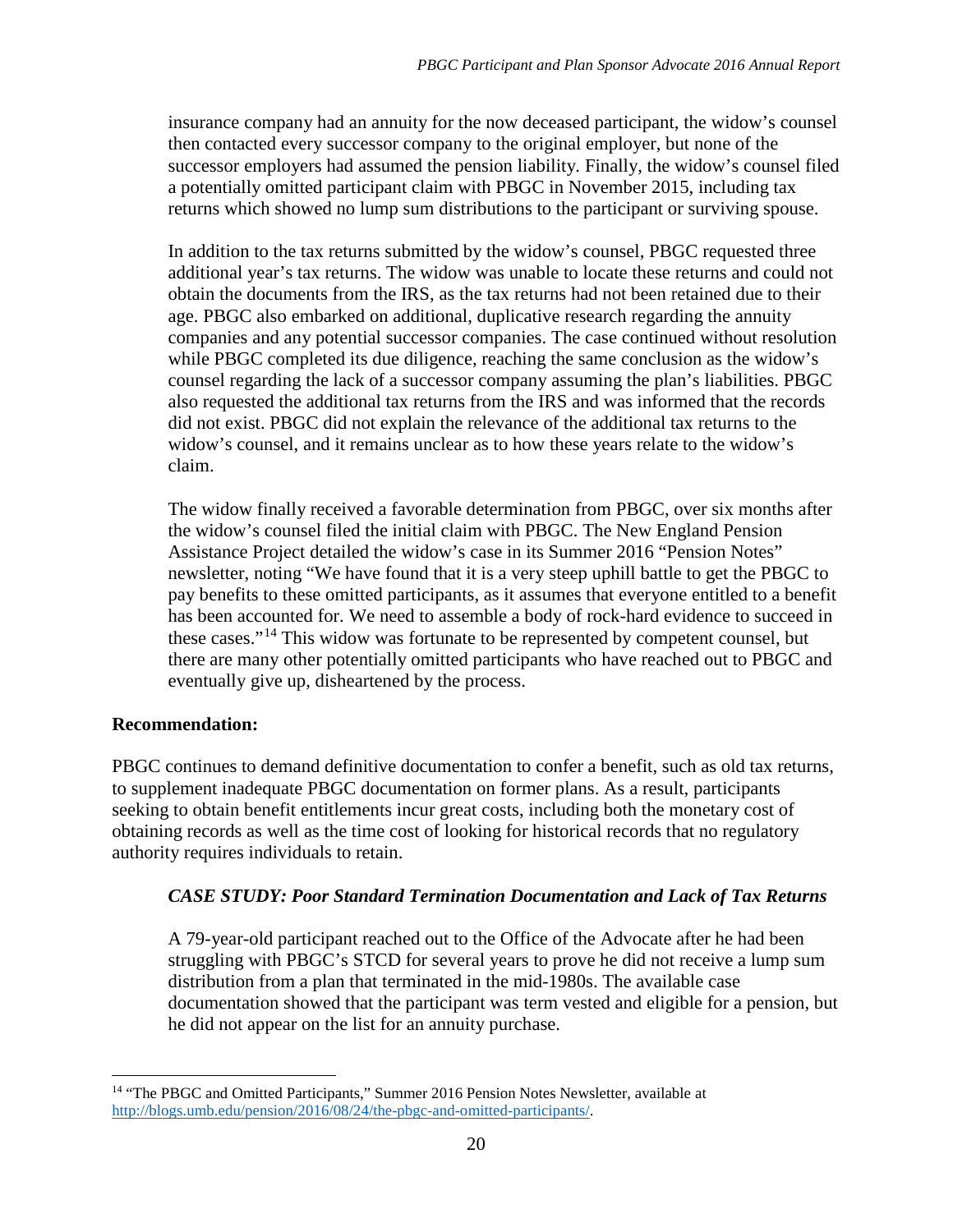As part of its case review, PBGC requested 30-year-old tax returns from the participant, since the administrative record did not contain any direct evidence establishing that the participant did or did not receive a lump sum distribution. Since the participant was unable to produce tax returns from the mid-1980s (despite working with the IRS's Taxpayer Advocate), PBGC issued an initial benefit determination, denying the benefit. PBGC's decision relied on "conclusive evidence that the plan sponsor distributed benefits in the form of lump sum payments,"[15](#page-21-0) and stated that "based on the preponderance of the evidence, it is more likely than not" that the participant received a lump sum distribution. Additionally, PBGC found the participant's claim to be time barred under the doctrine of laches.<sup>[16](#page-21-1)</sup> The letter gave the participant the right to appeal the benefit determination to the PBGC Appeals Board.

The participant contacted the Office of the Advocate after receiving the initial benefit determination letter denying his benefit. He could not understand much of the reasoning in the letter and had many questions about PBGC's analysis, including the denial letter's reliance on the doctrine of laches.

Citing the doctrine of laches may create a detrimental and prejudicial precedent for future potentially omitted participants. Perhaps PBGC has forgotten that it coined the phrase "woodwork participants," for participants like this individual who "come out of the woodwork" after years to claim a benefit. The participant advocacy groups and the Office of the Advocate are concerned that this legal reasoning can and will have a deleterious effect on future potentially omitted participants and their beneficiaries seeking entitlement to their benefits.

#### **Potentially Omitted Participants and a Failure to Exercise Sound Judgment and Discretion: A Post Script for "Blaming the Victim"**

In the absence of definitive documentation showing a distribution to this participant, it is unreasonable for PBGC to require a 79-year-old participant to produce 30-year-old documentation to basically "prove a negative" (that he did not get a distribution), while it appears that PBGC accepted inadequate and incomplete documentation in overseeing the plan's termination. Without question, PBGC needs to satisfy itself that it is not making an improper payment, but when does the demand for unreasonable and unavailable documentation end? Further, should the burden be on the participant to prove entitlement to a benefit when it is clear that certain records are missing and not accounted for even though PBGC requested the information from the sponsor?

Aside from the confused reasoning and selective use of secondary evidence in the initial determination letter denying the benefit and the application of the doctrine of laches to future

<span id="page-21-0"></span> $\overline{\phantom{a}}$ <sup>15</sup> PBGC reached this conclusion despite being unable to produce a copy of a plan amendment permitting lump sum distributions, relying instead on "testamentary evidence from individuals involved in the Plan's termination." The only copy of the plan in the record does not allow lump sum distributions.

<span id="page-21-1"></span><sup>&</sup>lt;sup>16</sup> The doctrine of laches is "defined as neglect to assert a right or claim which, taken together with lapse of time and other circumstances causing prejudice to adverse party, operates as bar in court of equity." Black's Law Dictionary  $(10^{th}$  Ed. 2010).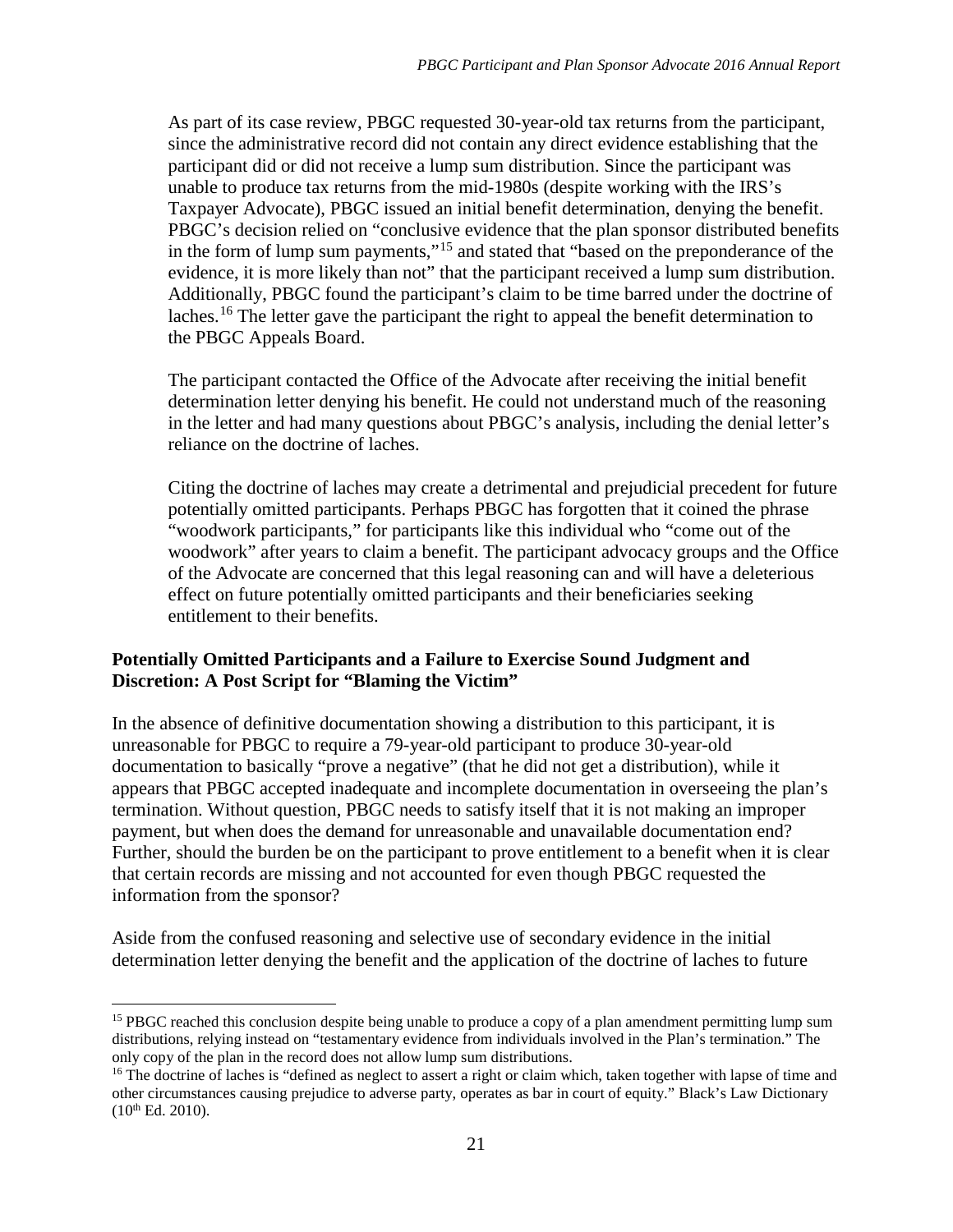claims of potentially omitted participants, a far more profound and troublesome practice emerges.

That practice is "victim-blaming"— a phenomenon that has been happening since at least the beginning of time, but over the years has been identified as a dynamic to maintain the status quo.

William Ryan coined the phrase "blaming the victim" in his book, *Blaming the Victim,* first published in 1971. The book was written as a response to the characterization that "victims" bring on their own problems.

The approach of "blaming the victim" as it relates to this potentially omitted participant is that it does not dwell on the callous government administrator determining whether or not the participant is entitled to a benefit, but rather attempts to confine our attention to this 79-year-old man and his defects. I have heard excuses, paraphrased accordingly, such as "… if only he came forward to PBGC with his pension problem sooner, … if only he challenged his employer more forcefully and frequently 30 years ago, insisting that he never received his pension or a lump sum distribution, … if only he had kept his 30-year-old tax returns, then maybe PBGC could have helped him."

But here is the tragedy: blaming the victim creates an illusion that all benefit denials are welldeserved for participants who are perceived to have "sat on their rights" for so many years. Instead of the presumed due process and fair and unbiased administrative review expected of our governmental entities, benefit entitlement claims are easily denied by placing the blame on the participant for shortcomings in retaining documentation and not bringing the matter to PBGC in a timely manner.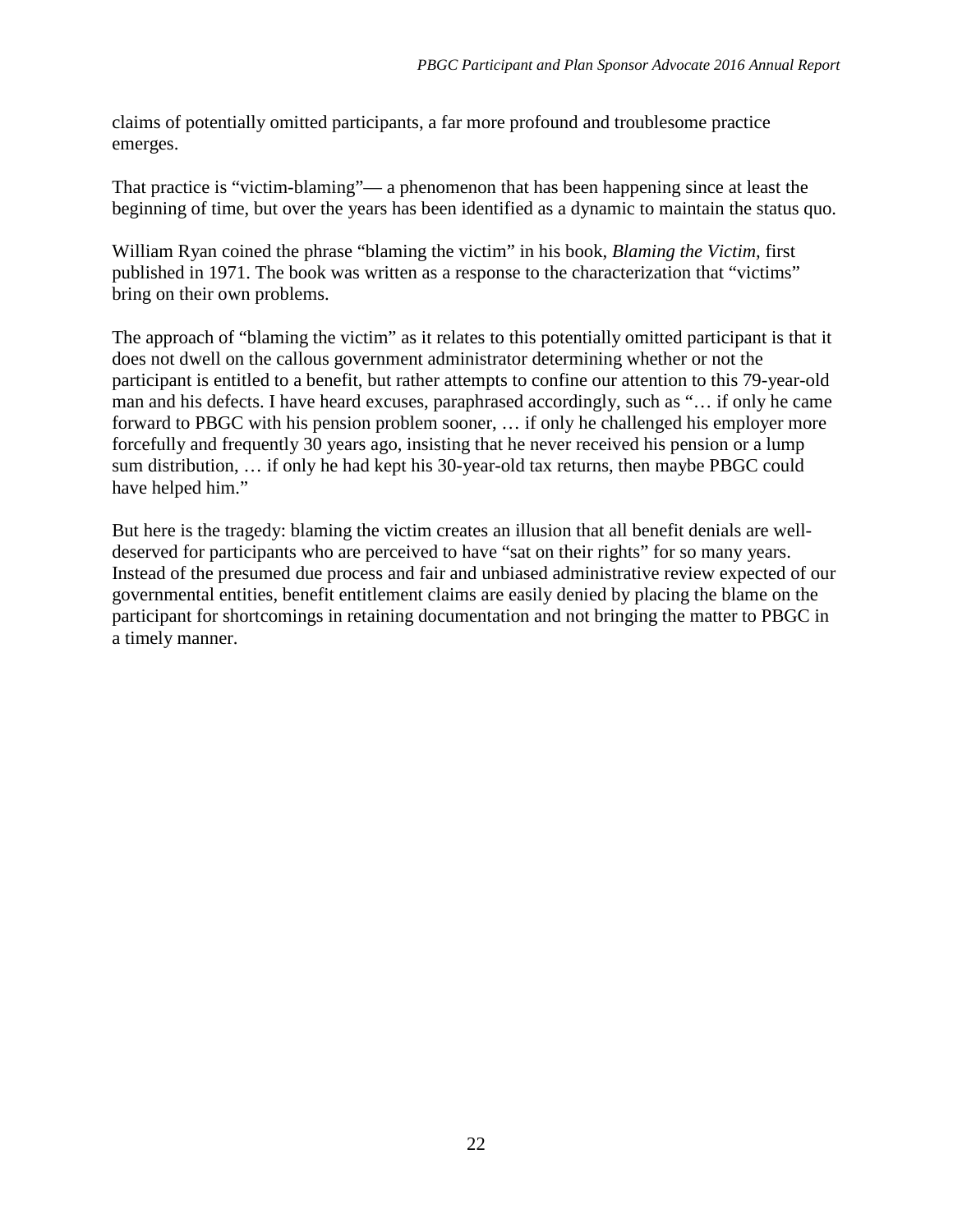# **MULTIEMPLOYER PENSION REFORM ACT OF 2014**

As PBGC and other agencies proceed with implementing the Multiemployer Pension Reform Act of 2014 (MPRA), opposition from the multiemployer retiree community grows. Although there is a valid concern about the limits of PBGC's financial resources, many participants and their advocates argue that there must be an alternative to the existing law, which currently allows multiemployer plans to cut back on benefit promises once thought to be untouchable.

The Office of the Advocate has experienced increased outreach from plan sponsors and participants and beneficiaries in plans applying for suspension and/or partition. We have spoken with many retirees from various funds who are facing potential benefit suspensions under MPRA. These conversations are often full of emotion: anger that the law has been changed to allow cuts to accrued benefits, undoing years of ERISA protection; fear about meeting financial commitments in their senior years when their benefits are facing severe reductions; sadness and hopelessness about the hardship that many retirees will face due to the pending benefit cuts; and utter astonishment that our government would pass this kind of legislation. These retirees have expressed outrage over having to bail out failed pension plans on the backs of retirees, that in their view were highly regulated, overseen by fiduciaries, and other professional advisors, which were all put in place to stand watch and protect their pensions.

PBGC staff and the Office of Chief Counsel have dedicated resources to the Office of the Advocate to respond to these many inquiries. PBGC collaborated with the Office of the Advocate to answer many participant-specific and general questions from retirees affected by MPRA, including a rather detailed inquiry related to questions about the PBGC guarantee for survivor benefits, drafting a plain English response which I shared with retirees and retiree advocacy groups.[17](#page-23-0) This may not sound like much, but this is the kind of detailed response that plan sponsors of multiemployer pension plans must provide retirees and participants contemplating near-term retirement. Unfortunately, many pension plans do not seem equipped to handle these types of participant requests, and so the participants turn to PBGC for information.

PBGC also worked diligently with the Office of the Advocate regarding its review of partition applications, as PBGC must consult with the Advocate in partition and merger applications. PBGC has responded promptly and efficiently to questions raised by the Advocate concerning the corporation's first partition application under MPRA, and there has been continued communication regarding subsequent plans' applications for partition. This sustained collaboration is most appreciated and welcome by the Office of the Advocate, and demonstrates the sound working relationship between the Office of the Advocate and PBGC on MPRA matters.

I have great empathy for participants and retirees subject to benefit cuts under MPRA, and other retirees in multiemployer plans who may await the same fate. Perhaps our experience with MPRA can help our policy-makers find a way to provide a comprehensive and secure retirement for all Americans who have put their faith and money into these pension plans.

<span id="page-23-0"></span> $\overline{\phantom{a}}$ <sup>17</sup> PBGC created a fact sheet detailing examples of a plan benefit and PBGC multiemployer plan guaranteed benefit for a participant and spouse. The document gave examples of the participant and spouse's plan benefits and guaranteed benefits at insolvency under a single life annuity and J&S annuity.